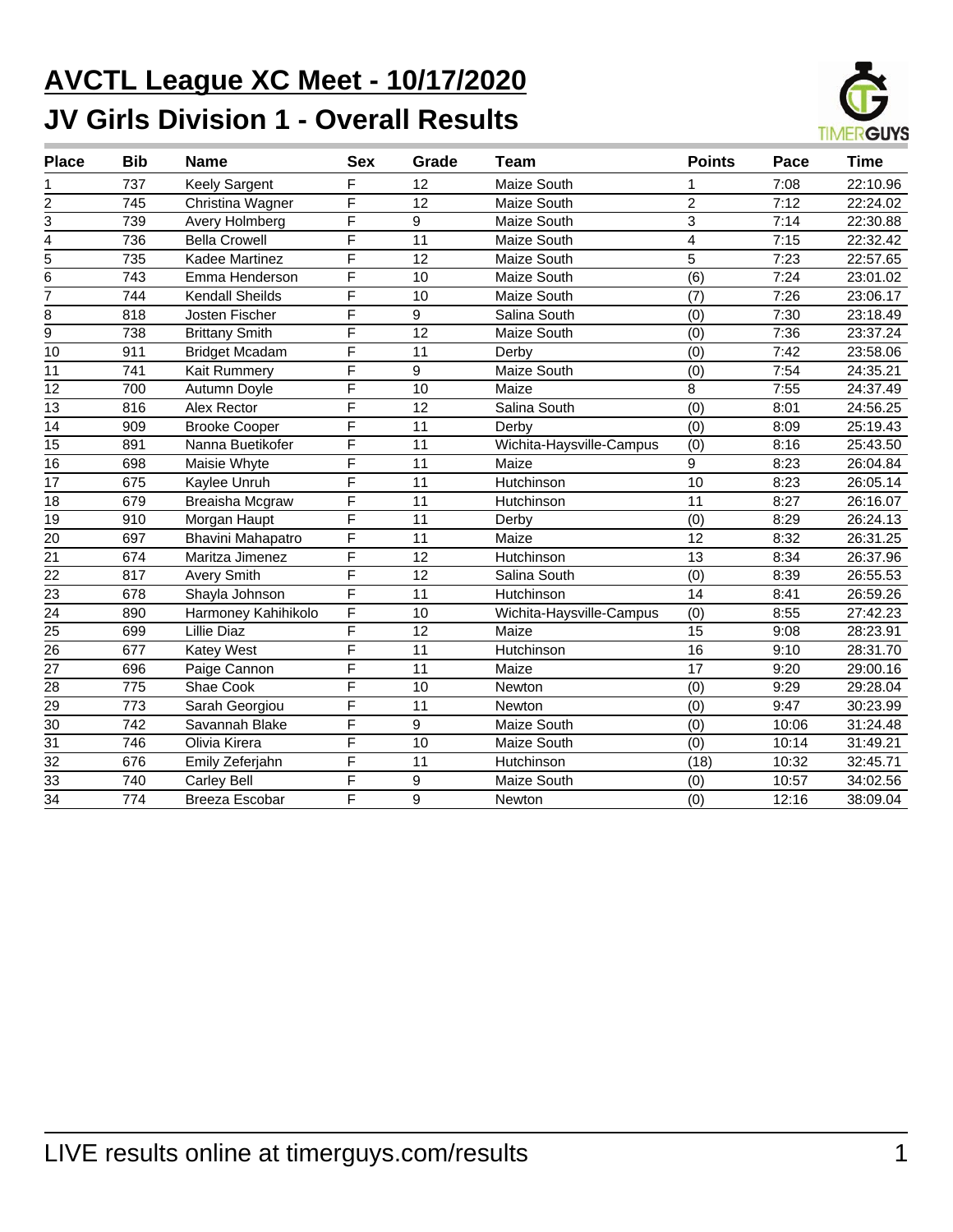#### **JV Girls Division 1**

| <b>Points</b>              | <b>Team Place</b>          | <b>Name</b>            | Grade | <b>Time</b> |  |
|----------------------------|----------------------------|------------------------|-------|-------------|--|
| <b>JV Girls Division 1</b> |                            |                        |       |             |  |
|                            | 1. Maize South - 15 Points |                        |       |             |  |
| 1                          |                            | #737 Keely Sargent     | 12    | 22:10.96    |  |
| $\overline{\mathbf{c}}$    | 2                          | #745 Christina Wagner  | 12    | 22:24.02    |  |
| 3                          | 3                          | #739 Avery Holmberg    | 9     | 22:30.88    |  |
| 4                          | 4                          | #736 Bella Crowell     | 11    | 22:32.42    |  |
| 5                          | 5                          | #735 Kadee Martinez    | 12    | 22:57.65    |  |
| (6)                        | 6                          | #743 Emma Henderson    | 10    | 23:01.02    |  |
| (7)                        | $\overline{7}$             | #744 Kendall Sheilds   | 10    | 23:06.17    |  |
| 2. Maize - 61 Points       |                            |                        |       |             |  |
| 8                          |                            | #700 Autumn Doyle      | 10    | 24:37.49    |  |
| $\boldsymbol{9}$           | $\overline{2}$             | #698 Maisie Whyte      | 11    | 26:04.84    |  |
| 12                         | 3                          | #697 Bhavini Mahapatro | 11    | 26:31.25    |  |
| 15                         | 4                          | #699 Lillie Diaz       | 12    | 28:23.91    |  |
| 17                         | 5                          | #696 Paige Cannon      | 11    | 29:00.16    |  |
|                            | 3. Hutchinson - 64 Points  |                        |       |             |  |
| 10                         |                            | #675 Kaylee Unruh      | 11    | 26:05.14    |  |
| 11                         | $\overline{2}$             | #679 Breaisha McGraw   | 11    | 26:16.07    |  |
| 13                         | 3                          | #674 Maritza Jimenez   | 12    | 26:37.96    |  |
| 14                         | 4                          | #678 Shayla Johnson    | 11    | 26:59.26    |  |
| 16                         | 5                          | #677 Katey West        | 11    | 28:31.70    |  |
| (18)                       | 6                          | #676 Emily Zeferjahn   | 11    | 32:45.71    |  |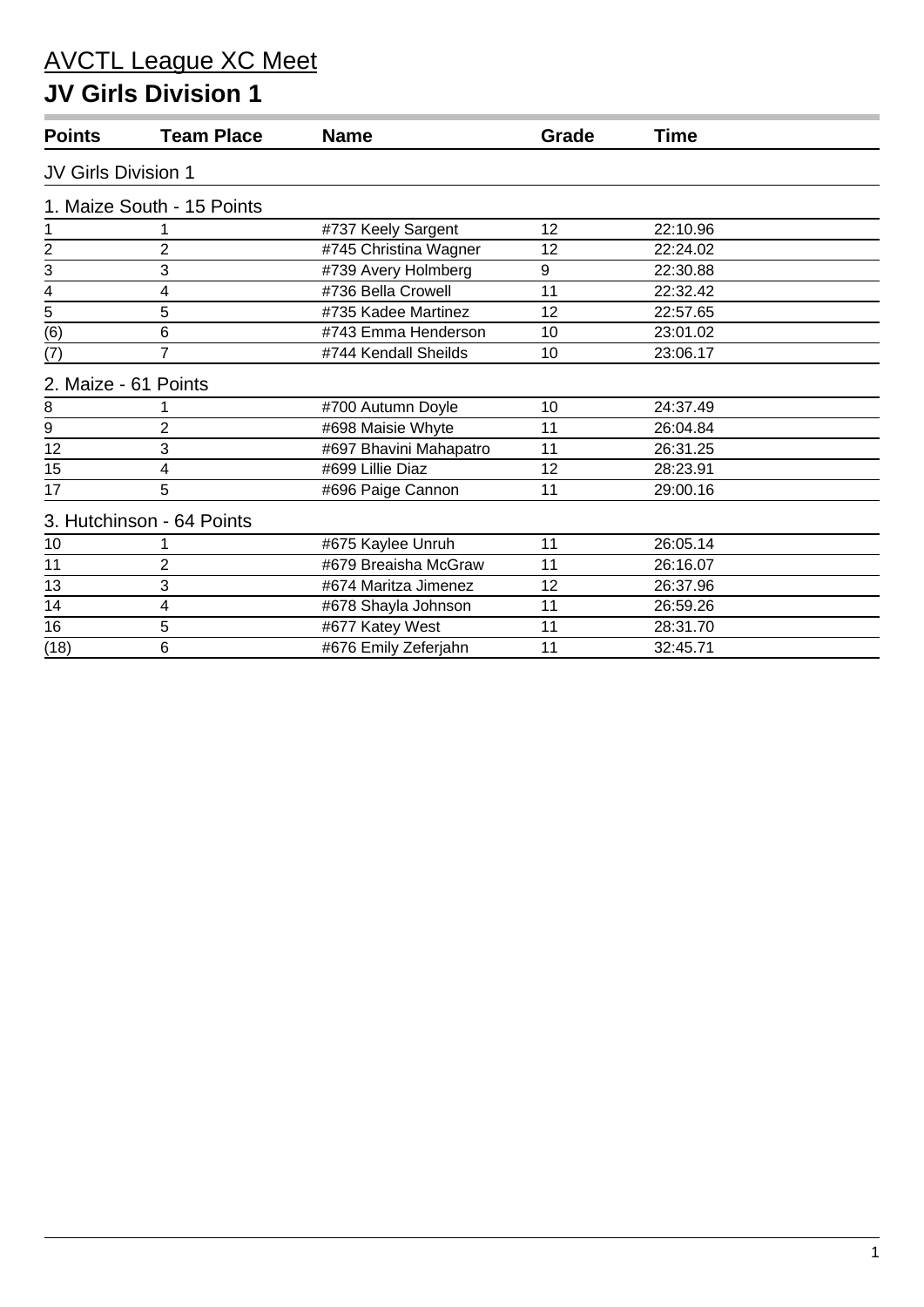# **AVCTL League XC Meet - 10/17/2020 JV Boys Division 1 - Overall Results**



| <b>Place</b>            | <b>Bib</b> | <b>Name</b>              | <b>Sex</b>                                                                            | Grade            | Team                     | <b>Points</b>           | Pace | <b>Time</b> |
|-------------------------|------------|--------------------------|---------------------------------------------------------------------------------------|------------------|--------------------------|-------------------------|------|-------------|
|                         | 706        | Eli Bothell              | M                                                                                     | 11               | Maize                    | 1                       | 5:58 | 18:32.86    |
| $\overline{\mathbf{c}}$ | 747        | Riley Zambrano           | $\overline{M}$                                                                        | $\overline{12}$  | Maize South              | $\overline{2}$          | 6:01 | 18:42.16    |
| 3                       | 896        | <b>Isaac Brown</b>       | M                                                                                     | 10               | Derby                    | 3                       | 6:04 | 18:51.64    |
| 4                       | 708        | Isaiah Doyle             | M                                                                                     | 11               | Maize                    | $\overline{\mathbf{4}}$ | 6:06 | 18:57.44    |
| 5                       | 715        | Caiden Unruh             | M                                                                                     | $\boldsymbol{9}$ | Maize                    | 5                       | 6:06 | 18:58.66    |
| 6                       | 720        | John Merrill             | M                                                                                     | $\mathsf g$      | Maize                    | 6                       | 6:13 | 19:20.82    |
| $\overline{7}$          | 710        | Tate Johnson             | M                                                                                     | $\overline{12}$  | Maize                    | $\overline{7}$          | 6:14 | 19:22.40    |
| 8                       | 713        | Noah Hale                | M                                                                                     | $\overline{12}$  | Maize                    | (8)                     | 6:14 | 19:22.60    |
| $\overline{9}$          | 714        | Micah Schmidt            | M                                                                                     | 10               | Maize                    | (9)                     | 6:19 | 19:37.74    |
| 10                      | 778        | Clayton Kauffman         | M                                                                                     | 11               | Newton                   | 10                      | 6:25 | 19:56.86    |
| 11                      | 779        | Drew Dillon              | M                                                                                     | 10               | Newton                   | 11                      | 6:27 | 20:04.28    |
| 12                      | 718        | Eli Vital                | M                                                                                     | $\boldsymbol{9}$ | Maize                    | (0)                     | 6:28 | 20:05.96    |
| 13                      | 704        | Aden Sheldon             | M                                                                                     | $\overline{12}$  | Maize                    | (0)                     | 6:28 | 20:06.30    |
| 14                      | 716        | Joe Herter               | $\mathsf{M}% _{T}=\mathsf{M}_{T}\!\left( a,b\right) ,\ \mathsf{M}_{T}=\mathsf{M}_{T}$ | 10               | Maize                    | (0)                     | 6:30 | 20:12.54    |
| 15                      | 750        | Lakin Zamorano           | M                                                                                     | 10               | Maize South              | 12                      | 6:32 | 20:19.30    |
| 16                      | 760        | Vicente Garza            | $\overline{M}$                                                                        | 10               | Maize South              | $\overline{13}$         | 6:32 | 20:19.72    |
| 17                      | 705        | Luke Fabrizius           | $\overline{M}$                                                                        | 11               | Maize                    | (0)                     | 6:33 | 20:21.84    |
| 18                      | 748        | Colby Beilman            | $\overline{M}$                                                                        | 11               | Maize South              | 14                      | 6:35 | 20:28.67    |
| 19                      | 701        | Logan Gutierrez          | M                                                                                     | 12               | Maize                    | (0)                     | 6:36 | 20:31.13    |
| 20                      | 753        | <b>Tyler Maples</b>      | $\overline{M}$                                                                        | $\boldsymbol{9}$ | Maize South              | 15                      | 6:36 | 20:31.65    |
| 21                      | 757        | Rafael Martinez          | M                                                                                     | $\overline{9}$   | Maize South              | (16)                    | 6:36 | 20:32.39    |
| 22                      | 897        | Simon Rocco              | M                                                                                     | 10               | Derby                    | 17                      | 6:37 | 20:34.82    |
| 23                      | 780        | Michael Southern         | M                                                                                     | $\boldsymbol{9}$ | Newton                   | 18                      | 6:37 | 20:34.96    |
| 24                      | 898        | Ben Debruyn              | M                                                                                     | 11               | Derby                    | 19                      | 6:38 | 20:38.22    |
| 25                      | 751        | Evan Gnagy               | M                                                                                     | 12               | Maize South              | (20)                    | 6:44 | 20:56.66    |
| 26                      | 777        | Jakob Senn               | M                                                                                     | 12               | Newton                   | 21                      | 6:44 | 20:57.12    |
| 27                      | 703        | <b>Trey Davis</b>        | M                                                                                     | 12               | Maize                    | (0)                     | 6:49 | 21:13.60    |
| 28                      | 702        | Jaret Allen              | M                                                                                     | 12               | Maize                    | (0)                     | 6:50 | 21:16.46    |
| 29                      | 756        | <b>Jared Eck</b>         | M                                                                                     | $\mathsf g$      | Maize South              | (0)                     | 6:53 | 21:23.54    |
| 30                      | 904        | Sam Griffitt             | M                                                                                     | 12               | Derby                    | 22                      | 6:56 | 21:33.09    |
| 31                      | 821        | <b>Trevor Mcmurray</b>   | $\mathsf{M}% _{T}=\mathsf{M}_{T}\!\left( a,b\right) ,\ \mathsf{M}_{T}=\mathsf{M}_{T}$ | $\mathsf g$      | Salina South             | 23                      | 6:56 | 21:33.52    |
| 32                      | 907        | <b>Brenden Swindle</b>   | M                                                                                     | 11               | Derby                    | 24                      | 6:57 | 21:37.31    |
| 33                      | 758        | <b>Thomas Martinez</b>   | M                                                                                     | 9                | Maize South              | (0)                     | 6:57 | 21:38.36    |
| $\overline{34}$         | 749        | Aiden King               | $\overline{M}$                                                                        | $\overline{11}$  | Maize South              | (0)                     | 6:58 | 21:40.58    |
| $\overline{35}$         | 759        | Mitchell Krum            | M                                                                                     | 10               | Maize South              | (0)                     | 6:58 | 21:40.84    |
| $\overline{36}$         | 900        | John Campbell            | $\overline{\mathsf{M}}$                                                               | 12               | Derby                    | (25)                    | 7:00 | 21:46.84    |
| 37                      | 712        | Mark Fanning             | M                                                                                     | 10               | Maize                    | (0)                     | 7:01 | 21:48.90    |
| 38                      | 681        | Nick Meyeres             | M                                                                                     | 9                | Hutchinson               | (0)                     | 7:05 | 22:01.22    |
| 39                      | 755        | Jacob Herrman            | M                                                                                     | 9                | Maize South              | (0)                     | 7:07 | 22:08.96    |
| 40                      | 893        | <b>Connor Shaffer</b>    | M                                                                                     | $10$             | Wichita-Haysville-Campus | (0)                     | 7:08 | 22:12.48    |
| 41                      | 781        | Landon Lunsford          | M                                                                                     | 9                | <b>Newton</b>            | 26                      | 7:09 | 22:13.12    |
| 42                      | 894        | Gage Stephens            | M                                                                                     | 11               | Wichita-Haysville-Campus | (0)                     | 7:10 | 22:17.68    |
| 43                      | 820        | Jordan Duke              | M                                                                                     | 11               | Salina South             | 27                      | 7:13 | 22:27.05    |
| 44                      | 752        | Oke Iweha                | M                                                                                     | $10$             | Maize South              | (0)                     | 7:16 | 22:34.67    |
| 45                      | 905        | Jose Rocco               | M                                                                                     | 9                | Derby                    | (28)                    | 7:20 | 22:47.96    |
| 46                      | 680        | <b>Brady Ollenburger</b> | M                                                                                     | $10$             | Hutchinson               | (0)                     | 7:22 | 22:53.60    |
| 47                      | 782        | <b>Angel Gutierrez</b>   | M                                                                                     | 9                | Newton                   | (29)                    | 7:23 | 22:57.98    |
| 48                      | 776        | John Koontz              | M                                                                                     | 12               | Newton                   | (30)                    | 7:23 | 22:58.46    |
| 49                      | 783        | <b>Earl Mueller</b>      | M                                                                                     | 9                | Newton                   | (0)                     | 7:25 | 23:04.94    |
| 50                      | 901        | Landon Cooper            | M                                                                                     | 12               | Derby                    | (0)                     | 7:31 | 23:22.80    |
| 51                      | 719        | Reid Carr                | М                                                                                     | $\boldsymbol{9}$ | Maize                    | (0)                     | 7:33 | 23:30.50    |
|                         |            |                          |                                                                                       |                  |                          |                         |      |             |

LIVE results online at timerguys.com/results 1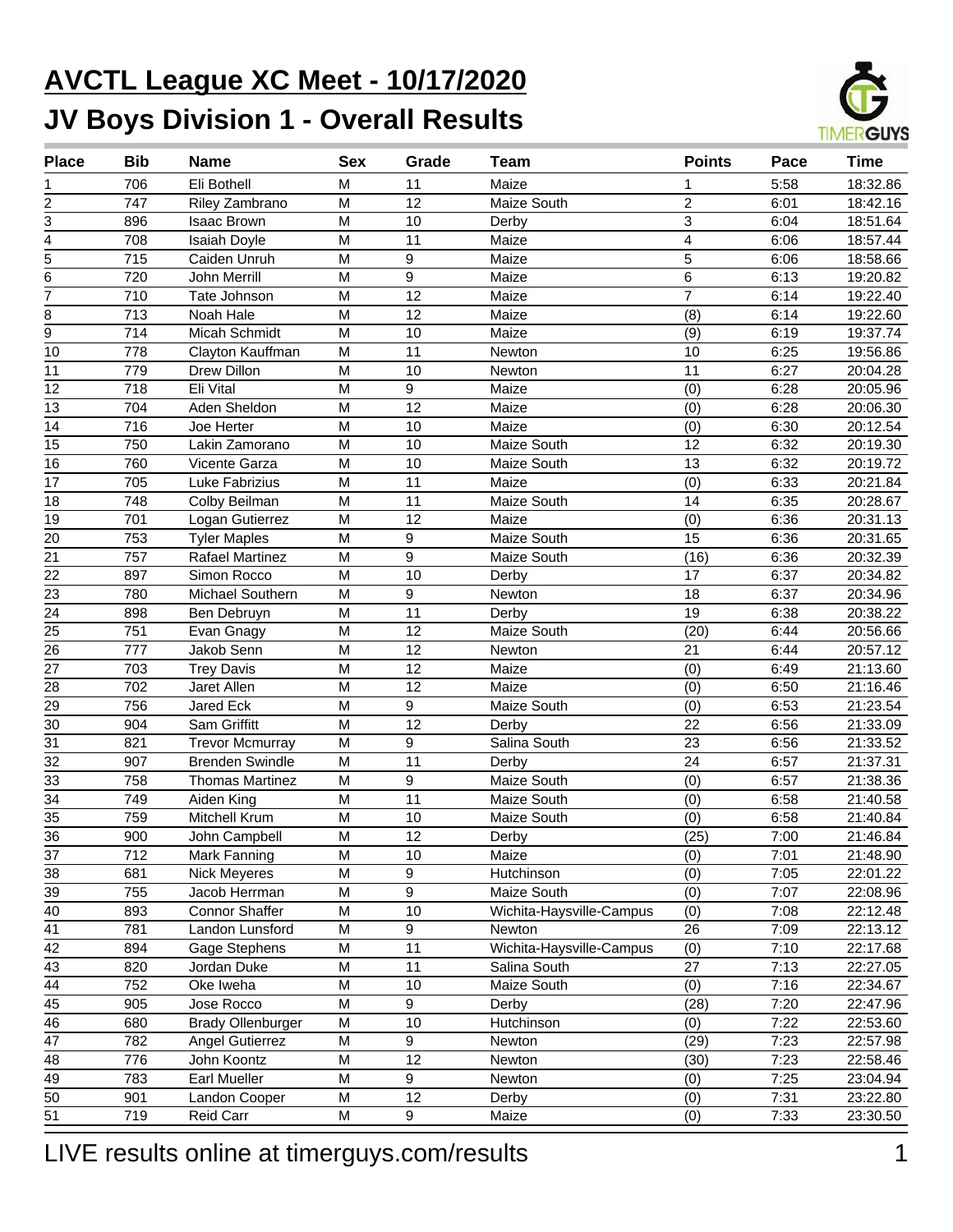# **AVCTL League XC Meet - 10/17/2020 JV Boys Division 1 - Overall Results**



| <b>Place</b> | Bib | <b>Name</b>              | <b>Sex</b> | Grade | Team                     | <b>Points</b> | Pace  | Time     |
|--------------|-----|--------------------------|------------|-------|--------------------------|---------------|-------|----------|
| 52           | 754 | Caleb Wetta              | м          | 9     | Maize South              | (0)           | 7:35  | 23:35.98 |
| 53           | 906 | <b>Maxwell White</b>     | м          | 9     | Derby                    | (0)           | 7:40  | 23:51.50 |
| 54           | 824 | Andrew Schrage           | м          | 10    | Salina South             | 31            | 7:53  | 24:30.59 |
| 55           | 902 | <b>Brenton Duckworth</b> | м          | 10    | Derby                    | (0)           | 7:54  | 24:33.46 |
| 56           | 823 | Kyle Rector              | м          | 9     | Salina South             | 32            | 7:59  | 24:49.78 |
| 57           | 903 | Dominic Espinoza         | М          | 11    | Derby                    | (0)           | 8:04  | 25:05.93 |
| 58           | 895 | <b>Trenton Ellis</b>     | м          | 9     | Wichita-Haysville-Campus | (0)           | 8:08  | 25:19.04 |
| 59           | 908 | Austyn Coopman           | М          | 9     | Derby                    | (0)           | 8:29  | 26:23.79 |
| 60           | 899 | Ebin Bonghi              | м          | 10    | Derby                    | (0)           | 8:36  | 26:45.62 |
| 61           | 822 | <b>Jackson Price</b>     | М          | 9     | Salina South             | 33            | 8:39  | 26:55.22 |
| 62           | 819 | <b>Elijah Coulter</b>    | М          | 9     | Salina South             | (34)          | 8:52  | 27:34.43 |
| 63           | 538 | Landon Stark             | м          |       | Derby                    | (0)           | 8:57  | 27:50.21 |
| 64           | 825 | <b>Matthew Schutz</b>    | м          | 9     | Salina South             | (35)          | 12:59 | 40:22.16 |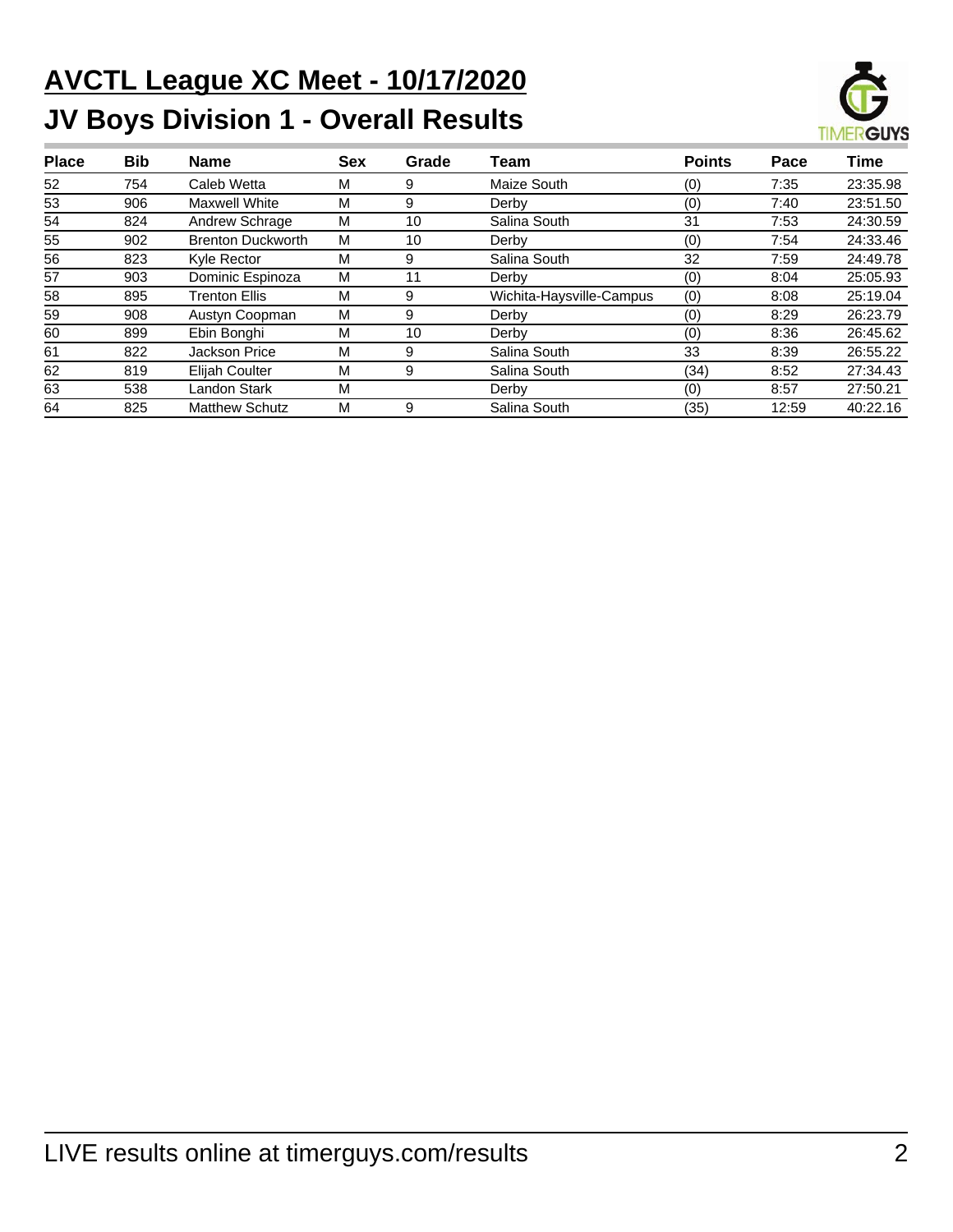# **JV Boys Division 1**

| <b>Points</b>               | <b>Team Place</b>            | <b>Name</b>           | Grade            | <b>Time</b> |  |
|-----------------------------|------------------------------|-----------------------|------------------|-------------|--|
| JV Boys Division 1          |                              |                       |                  |             |  |
| 1. Maize - 23 Points        |                              |                       |                  |             |  |
| 1                           |                              | #706 Eli Bothell      | 11               | 18:32.86    |  |
| $\overline{\mathbf{4}}$     | $\overline{2}$               | #708 Isaiah Doyle     | 11               | 18:57.44    |  |
|                             | 3                            | #715 Caiden Unruh     | 9                | 18:58.66    |  |
| $\frac{1}{5}$ $\frac{6}{7}$ | 4                            | #720 John Merrill     | 9                | 19:20.82    |  |
|                             | $\overline{5}$               | #710 Tate Johnson     | 12               | 19:22.40    |  |
| (8)                         | 6                            | #713 Noah Hale        | 12               | 19:22.60    |  |
| (9)                         | $\overline{7}$               | #714 Micah Schmidt    | 10               | 19:37.74    |  |
|                             | 2. Maize South - 56 Points   |                       |                  |             |  |
| $\overline{2}$              |                              | #747 Riley Zambrano   | 12               | 18:42.16    |  |
| 12                          | $\overline{2}$               | #750 Lakin Zamorano   | 10               | 20:19.30    |  |
| 13                          | 3                            | #760 Vicente Garza    | 10               | 20:19.72    |  |
| 14                          | 4                            | #748 Colby Beilman    | 11               | 20:28.67    |  |
| 15                          | 5                            | #753 Tyler Maples     | 9                | 20:31.65    |  |
| (16)                        | 6                            | #757 Rafael Martinez  | 9                | 20:32.39    |  |
| (20)                        | $\overline{7}$               | #751 Evan Gnagy       | 12               | 20:56.66    |  |
| 3. Derby - 85 Points        |                              |                       |                  |             |  |
| 3                           |                              | #896 Isaac Brown      | 10               | 18:51.64    |  |
| $\overline{17}$             | $\overline{2}$               | #897 Simon Rocco      | 10               | 20:34.82    |  |
| 19                          | 3                            | #898 Ben Debruyn      | 11               | 20:38.22    |  |
| 22                          | 4                            | #904 Sam Griffitt     | 12               | 21:33.09    |  |
| 24                          | 5                            | #907 Brenden Swindle  | 11               | 21:37.31    |  |
| (25)                        | 6                            | #900 John Campbell    | 12               | 21:46.84    |  |
| (28)                        | $\overline{7}$               | #905 Jose Rocco       | 9                | 22:47.96    |  |
|                             | 4. Newton - 86 Points        |                       |                  |             |  |
| 10                          |                              | #778 Clayton Kauffman | 11               | 19:56.86    |  |
| 11                          | 2                            | #779 Drew Dillon      | 10               | 20:04.28    |  |
| 18                          | $\overline{3}$               | #780 Michael Southern | 9                | 20:34.96    |  |
| 21                          | 4                            | #777 Jakob Senn       | 12               | 20:57.12    |  |
| 26                          | 5                            | #781 Landon Lunsford  | $\boldsymbol{9}$ | 22:13.12    |  |
| (29)                        | 6                            | #782 Angel Gutierrez  | 9                | 22:57.98    |  |
| (30)                        | $\overline{7}$               | #776 John Koontz      | 12               | 22:58.46    |  |
|                             | 5. Salina South - 146 Points |                       |                  |             |  |
| 23                          |                              | #821 Trevor McMurray  | 9                | 21:33.52    |  |
| 27                          | $\overline{2}$               | #820 Jordan Duke      | 11               | 22:27.05    |  |
| 31                          | 3                            | #824 Andrew Schrage   | 10               | 24:30.59    |  |
| 32                          | $\overline{\mathbf{4}}$      | #823 Kyle Rector      | 9                | 24:49.78    |  |
| $\overline{33}$             | 5                            | #822 Jackson Price    | $\boldsymbol{9}$ | 26:55.22    |  |
| (34)                        | $\,6$                        | #819 Elijah Coulter   | 9                | 27:34.43    |  |
| (35)                        | $\overline{7}$               | #825 Matthew Schutz   | $\boldsymbol{9}$ | 40:22.16    |  |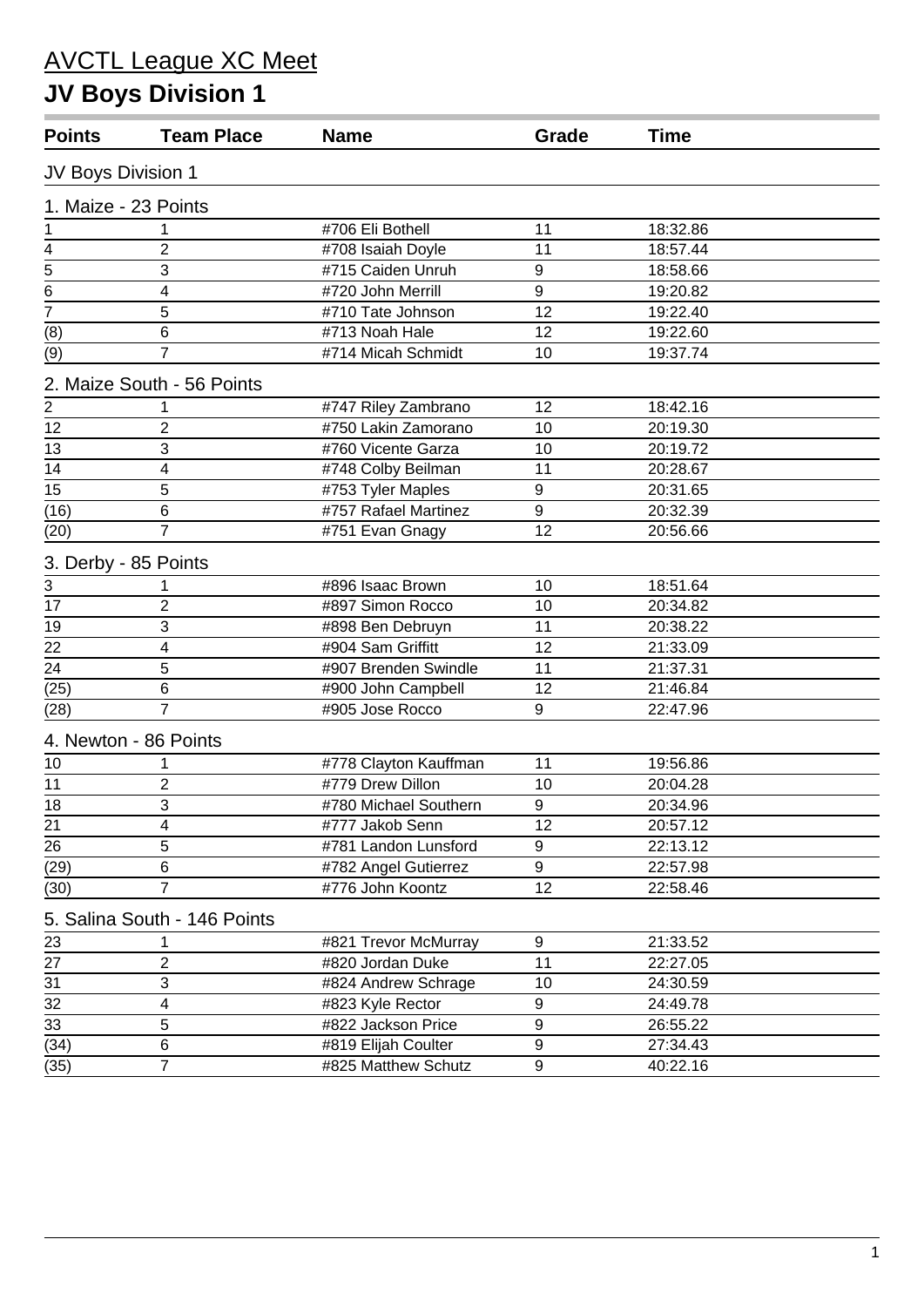# **AVCTL League XC Meet - 10/17/2020 Varsity Girls Division 1 - Overall Results**



| <b>Place</b>    | <b>Bib</b>       | Name                   | Sex                     | Grade           | Team                     | <b>Points</b>   | Pace | <b>Time</b> |
|-----------------|------------------|------------------------|-------------------------|-----------------|--------------------------|-----------------|------|-------------|
| 1               | 721              | Alexa Rios             | F                       | 12              | Maize South              | 1               | 6:12 | 19:17.07    |
| $\overline{2}$  | 724              | <b>Britton Kelly</b>   | $\overline{\mathsf{F}}$ | $\overline{11}$ | Maize South              | $\overline{2}$  | 6:29 | 20:10.63    |
| 3               | 725              | <b>Bowi Sargent</b>    | F                       | 10              | Maize South              | $\overline{3}$  | 6:30 | 20:13.15    |
| 4               | 920              | Katie Hazen            | F                       | 9               | Derby                    | $\overline{4}$  | 6:33 | 20:21.94    |
| 5               | 722              | <b>Claire Dingler</b>  | F                       | 12              | Maize South              | 5               | 6:35 | 20:28.71    |
| $\overline{6}$  | 682              | Zoie Ecord             | F                       | $\overline{11}$ | Maize                    | $\overline{6}$  | 6:37 | 20:35.62    |
| $\overline{7}$  | 665              | Chloe Inskeep          | F                       | 10              | Hutchinson               | $\overline{7}$  | 6:38 | 20:38.23    |
| 8               | 921              | Vivian Kalb            | F                       | 11              | Derby                    | 8               | 6:39 | 20:40.90    |
| 9               | 804              | Grace Allen            | $\overline{F}$          | $\overline{11}$ | Salina South             | 9               | 6:40 | 20:43.56    |
| 10              | $\overline{723}$ | Sage Pauly             | $\overline{F}$          | $\overline{11}$ | Maize South              | 10              | 6:40 | 20:44.23    |
| 11              | 878              | Maddie Carpenter       | $\overline{\mathsf{F}}$ | $\overline{10}$ | Wichita-Haysville-Campus | 11              | 6:43 | 20:54.36    |
| 12              | 684              | Abi Grantham           | $\overline{\mathsf{F}}$ | 10              | Maize                    | 12              | 6:47 | 21:06.72    |
| $\overline{13}$ | 807              | Miranda Strang         | $\overline{\mathsf{F}}$ | $\overline{12}$ | Salina South             | $\overline{13}$ | 6:48 | 21:10.10    |
| 14              | 662              | Stella Foster          | $\overline{\mathsf{F}}$ | $\overline{11}$ | Hutchinson               | $\overline{14}$ | 6:49 | 21:12.00    |
| $\overline{15}$ | 726              | Kennedy Mitchell       | $\overline{F}$          | 9               | Maize South              | (15)            | 6:52 | 21:22.86    |
| $\overline{16}$ | $\overline{727}$ | <b>Carly Wedge</b>     | $\overline{\mathsf{F}}$ | 10              | Maize South              | (16)            | 6:59 | 21:44.32    |
| $\overline{17}$ | 803              | <b>Kylie Arnold</b>    | F                       | 11              | Salina South             | 17              | 7:00 | 21:46.56    |
| 18              | 924              | Abigail Monaghan       | F                       | 11              | Derby                    | 18              | 7:01 | 21:50.36    |
| $\overline{19}$ | 923              | <b>Gretta Mcentire</b> | $\overline{\mathsf{F}}$ | $\overline{11}$ | Derby                    | $\overline{19}$ | 7:14 | 22:28.55    |
| 20              | 925              | <b>Haley Mccomb</b>    | $\overline{\mathsf{F}}$ | 10              | Derby                    | $\overline{20}$ | 7:19 | 22:44.23    |
| $\overline{21}$ | 922              | Lexi Silva             | F                       | 11              | Derby                    | (21)            | 7:23 | 22:57.84    |
| $\overline{22}$ | 765              | <b>Isabel Sandoval</b> | F                       | 9               | Newton                   | 22              | 7:27 | 23:10.36    |
| $\overline{23}$ | 806              | Morgan Fischer         | F                       | $\overline{12}$ | Salina South             | $\overline{23}$ | 7:28 | 23:13.60    |
| 24              | 764              | Aspen Schmidt          | F                       | 10              | <b>Newton</b>            | $\overline{24}$ | 7:29 | 23:15.24    |
| $\overline{25}$ | 763              | Elia Bergquist         | F                       | 10              | Newton                   | 25              | 7:30 | 23:19.51    |
| 26              | 805              | Sarah Schrage          | $\overline{F}$          | 12              | Salina South             | 26              | 7:31 | 23:21.58    |
| $\overline{27}$ | 877              | Adela Gonzalez         | $\overline{\mathsf{F}}$ | $\overline{11}$ | Wichita-Haysville-Campus | 27              | 7:35 | 23:36.66    |
| $\overline{28}$ | 667              | Lisa Selgrade          | $\overline{\mathsf{F}}$ | 9               | Hutchinson               | 28              | 7:41 | 23:53.62    |
| $\overline{29}$ | 683              | <b>Ellie Reimer</b>    | $\overline{\mathsf{F}}$ | $\overline{11}$ | Maize                    | $\overline{29}$ | 7:47 | 24:12.91    |
| 30              | 666              | Isabelle Kongable      | $\overline{F}$          | $\overline{11}$ | Hutchinson               | 30              | 7:48 | 24:16.95    |
| $\overline{31}$ | 762              | Analiyah Torres        | F                       | 11              | Newton                   | 31              | 7:50 | 24:20.27    |
| $\overline{32}$ | $\overline{761}$ | Ella Mayes             | $\overline{\mathsf{F}}$ | $\overline{11}$ | Newton                   | $\overline{32}$ | 7:52 | 24:27.22    |
| $\overline{33}$ | 668              | Grayci Keeler          | $\overline{F}$          | 11              | Hutchinson               | $\overline{33}$ | 7:54 | 24:34.35    |
| $\overline{34}$ | 926              | Jennifer Simon         | F                       | 11              | Derby                    | (34)            | 7:57 | 24:43.42    |
| $\overline{35}$ | 663              | Sadye Patterson        | $\overline{F}$          | $\overline{11}$ | Hutchinson               | (35)            | 7:58 | 24:45.10    |
| $\overline{36}$ | 685              | Jenna Blaylock         | $\overline{\mathsf{F}}$ | 10              | Maize                    | $\overline{36}$ | 7:59 | 24:48.34    |
| $\overline{37}$ | 879              | Jenna Manganiello      | $\overline{\mathsf{F}}$ | 10              | Wichita-Haysville-Campus | $\overline{37}$ | 7:59 | 24:50.74    |
| 38              | 880              | Victoria Taylor        | F                       | 11              | Wichita-Haysville-Campus | 38              | 8:06 | 25:12.72    |
| 39              | 664              | Perla Rodriguez        | $\overline{\mathsf{F}}$ | $\overline{12}$ | Hutchinson               | (39)            | 8:08 | 25:16.60    |
| $\overline{40}$ | 687              | Makayla Tanner         | F                       | $\overline{11}$ | Maize                    | 40              | 8:22 | 26:02.12    |
| $\overline{41}$ | 881              | <b>Emily Stock</b>     | F                       | 10              | Wichita-Haysville-Campus | 41              | 8:33 | 26:36.40    |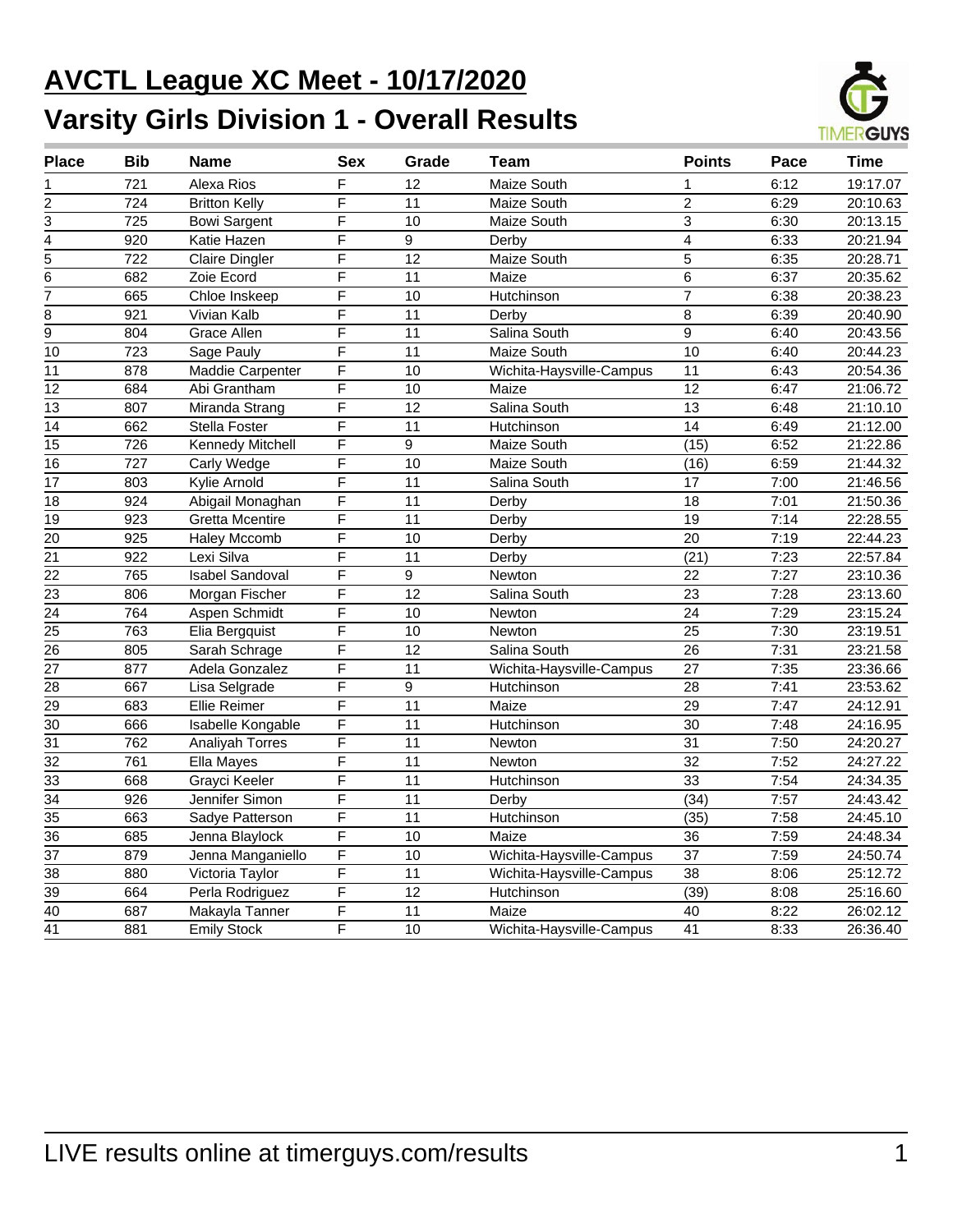# **Varsity Girls Division 1**

| <b>Points</b>               | <b>Team Place</b>                        | <b>Name</b>            | Grade | <b>Time</b> |  |
|-----------------------------|------------------------------------------|------------------------|-------|-------------|--|
|                             | Varsity Girls Division 1                 |                        |       |             |  |
|                             | 1. Maize South - 21 Points               |                        |       |             |  |
| 1                           |                                          | #721 Alexa Rios        | 12    | 19:17.07    |  |
|                             | 2                                        | #724 Britton Kelly     | 11    | 20:10.63    |  |
| $\frac{2}{3}$ $\frac{1}{5}$ | 3                                        | #725 Bowi Sargent      | 10    | 20:13.15    |  |
|                             | 4                                        | #722 Claire Dingler    | 12    | 20:28.71    |  |
| 10                          | 5                                        | #723 Sage Pauly        | 11    | 20:44.23    |  |
| (15)                        | 6                                        | #726 Kennedy Mitchell  | 9     | 21:22.86    |  |
| (16)                        | $\overline{7}$                           | #727 Carly Wedge       | 10    | 21:44.32    |  |
| 2. Derby - 69 Points        |                                          |                        |       |             |  |
| 4                           |                                          | #920 Katie Hazen       | 9     | 20:21.94    |  |
| 8                           | $\overline{2}$                           | #921 Vivian Kalb       | 11    | 20:40.90    |  |
| 18                          | 3                                        | #924 Abigail Monaghan  | 11    | 21:50.36    |  |
| 19                          | 4                                        | #923 Gretta McEntire   | 11    | 22:28.55    |  |
| 20                          | 5                                        | #925 Haley McComb      | 10    | 22:44.23    |  |
| (21)                        | 6                                        | #922 Lexi Silva        | 11    | 22:57.84    |  |
| (34)                        | $\overline{7}$                           | #926 Jennifer Simon    | 11    | 24:43.42    |  |
|                             | 3. Salina South - 88 Points              |                        |       |             |  |
| 9                           |                                          | #804 Grace Allen       | 11    | 20:43.56    |  |
| 13                          | $\overline{2}$                           | #807 Miranda Strang    | 12    | 21:10.10    |  |
| 17                          | 3                                        | #803 Kylie Arnold      | 11    | 21:46.56    |  |
| 23                          | 4                                        | #806 Morgan Fischer    | 12    | 23:13.60    |  |
| 26                          | 5                                        | #805 Sarah Schrage     | 12    | 23:21.58    |  |
|                             | 4. Hutchinson - 112 Points               |                        |       |             |  |
| $\overline{7}$              |                                          | #665 Chloe Inskeep     | 10    | 20:38.23    |  |
| 14                          | $\overline{2}$                           | #662 Stella Foster     | 11    | 21:12.00    |  |
| 28                          | 3                                        | #667 Lisa Selgrade     | 9     | 23:53.62    |  |
| 30                          | 4                                        | #666 Isabelle Kongable | 11    | 24:16.95    |  |
| 33                          | 5                                        | #668 Grayci Keeler     | 11    | 24:34.35    |  |
| (35)                        | 6                                        | #663 Sadye Patterson   | 11    | 24:45.10    |  |
| (39)                        | $\overline{7}$                           | #664 Perla Rodriguez   | 12    | 25:16.60    |  |
|                             | 5. Maize - 123 Points                    |                        |       |             |  |
| 6                           |                                          | #682 Zoie Ecord        | 11    | 20:35.62    |  |
| 12                          | $\overline{2}$                           | #684 Abi Grantham      | 10    | 21:06.72    |  |
| 29                          | 3                                        | #683 Ellie Reimer      | 11    | 24:12.91    |  |
| 36                          | 4                                        | #685 Jenna Blaylock    | 10    | 24:48.34    |  |
| 40                          | 5                                        | #687 Makayla Tanner    | 11    | 26:02.12    |  |
|                             | 6. Newton - 134 Points                   |                        |       |             |  |
| 22                          | 1                                        | #765 Isabel Sandoval   | 9     | 23:10.36    |  |
| 24                          | $\overline{2}$                           | #764 Aspen Schmidt     | 10    | 23:15.24    |  |
| 25                          | 3                                        | #763 Elia Bergquist    | 10    | 23:19.51    |  |
| 31                          | $\overline{\mathbf{4}}$                  | #762 Analiyah Torres   | 11    | 24:20.27    |  |
| 32                          | 5                                        | #761 Ella Mayes        | 11    | 24:27.22    |  |
|                             |                                          |                        |       |             |  |
|                             | 7. Wichita-Haysville-Campus - 154 Points |                        |       |             |  |
| 11                          |                                          | #878 Maddie Carpenter  | 10    | 20:54.36    |  |
| 27                          | $\overline{2}$                           | #877 Adela Gonzalez    | 11    | 23:36.66    |  |
| 37                          | 3                                        | #879 Jenna Manganiello | 10    | 24:50.74    |  |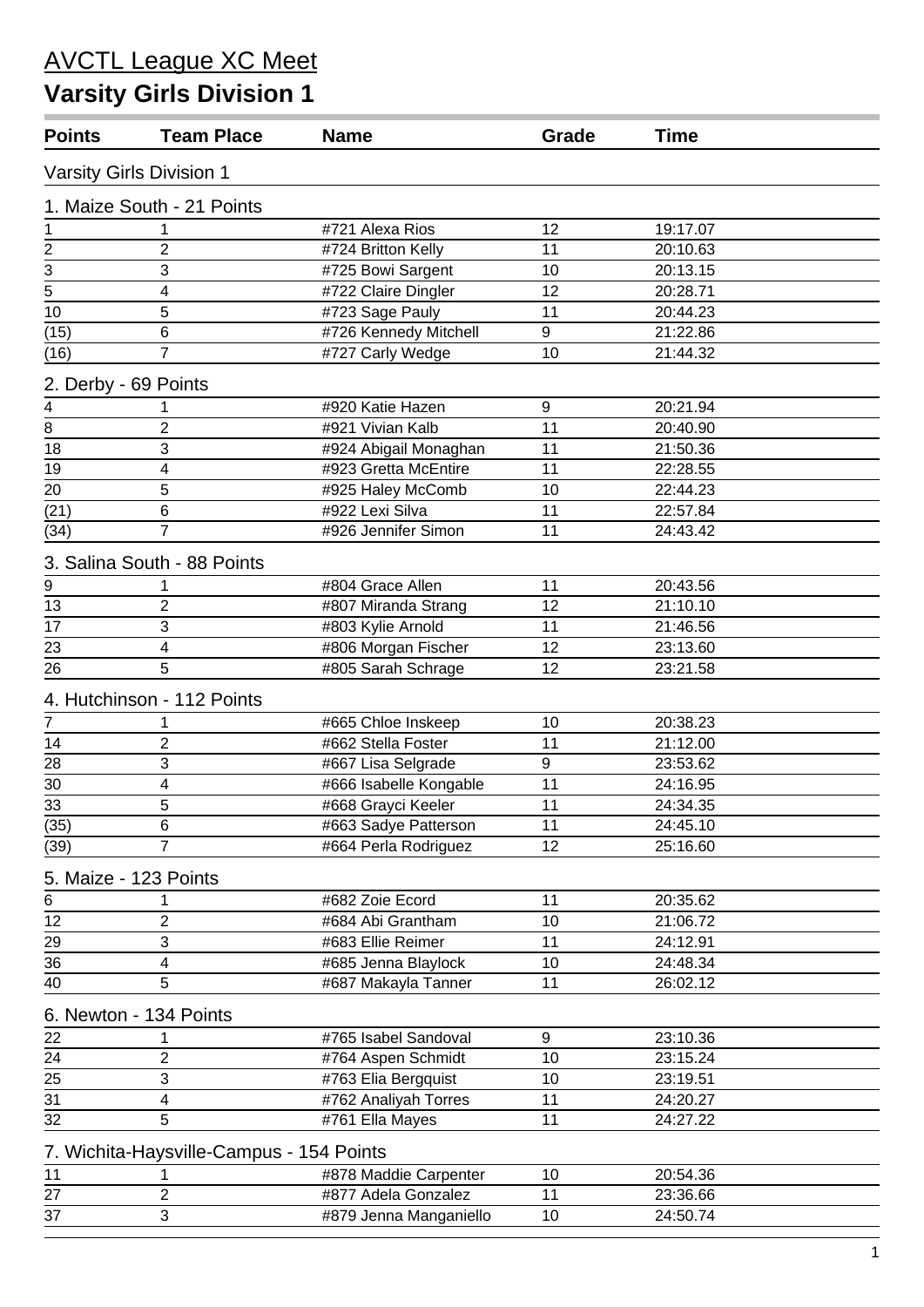# **Varsity Girls Division 1**

| <b>Points</b> | $\mathop{\mathsf{Team}}\nolimits$ Place | Name                 | Grade | $\tau$ ime |
|---------------|-----------------------------------------|----------------------|-------|------------|
| 38            |                                         | #880 Victoria Taylor |       | 25:12.72   |
| -41           |                                         | #881 Emily Stock     |       | 26:36.40   |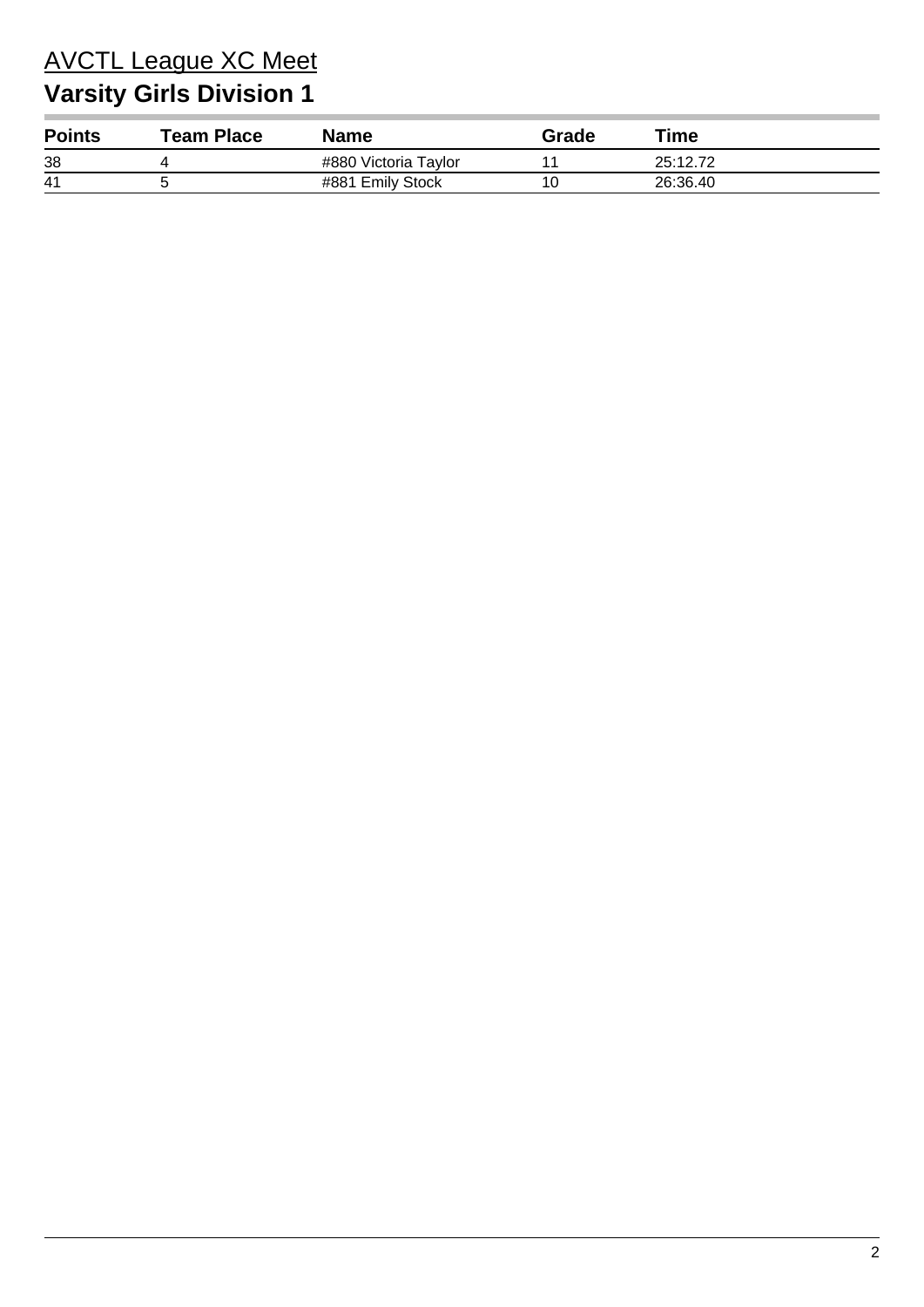# **AVCTL League XC Meet - 10/17/2020 Varsity Boys Division 1 - Overall Results**



| <b>Place</b>    | <b>Bib</b> | <b>Name</b>                | <b>Sex</b> | Grade | <b>Team</b>              | <b>Points</b>           | Pace | <b>Time</b> |
|-----------------|------------|----------------------------|------------|-------|--------------------------|-------------------------|------|-------------|
|                 | 732        | Austin Schaeffer           | м          | 11    | Maize South              | 1                       | 5:30 | 17:05.68    |
| 2               | 914        | Austin Hoch                | M          | 11    | Derby                    | $\overline{c}$          | 5:33 | 17:15.00    |
| 3               | 728        | Elijah Clark               | M          | 12    | Maize South              | 3                       | 5:33 | 17:15.01    |
| 4               | 689        | Kadyn Dohlman              | M          | 12    | Maize                    | $\overline{\mathbf{4}}$ | 5:33 | 17:15.02    |
| 5               | 886        | Paul Sevart                | M          | 11    | Wichita-Haysville-Campus | 5                       | 5:36 | 17:25.74    |
| 6               | 768        | Luke Schmidt               | M          | 12    | Newton                   | 6                       | 5:37 | 17:29.06    |
| $\overline{7}$  | 729        | Vaughn Decker              | M          | 11    | Maize South              | $\overline{7}$          | 5:38 | 17:32.04    |
| 8               | 692        | Zach Johnson               | M          | 10    | Maize                    | 8                       | 5:40 | 17:36.92    |
| 9               | 913        | Dylan Roe                  | M          | 12    | Derby                    | 9                       | 5:41 | 17:41.42    |
| 10              | 690        | Aiden Werner               | M          | 11    | Maize                    | 10                      | 5:44 | 17:49.59    |
| 11              | 691        | Sebastian Castillo         | M          | 11    | Maize                    | 11                      | 5:44 | 17:50.40    |
| 12              | 809        | Izaac Leonard              | M          | 11    | Salina South             | 12                      | 5:45 | 17:52.83    |
| 13              | 694        | Alex Ayin                  | M          | 9     | Maize                    | 13                      | 5:45 | 17:53.83    |
| 14              | 693        | <b>Calvin Murrell</b>      | M          | 12    | Maize                    | (14)                    | 5:47 | 17:59.15    |
| 15              | 731        | Levi Eck                   | M          | 11    | Maize South              | 15                      | 5:48 | 18:04.14    |
| 16              | 734        | Zander Kropp               | M          | 12    | Maize South              | 16                      | 5:50 | 18:07.52    |
| 17              | 769        | Kaden Anderson             | M          | 11    | Newton                   | 17                      | 5:51 | 18:11.15    |
| 18              | 730        | <b>Steele Ebers</b>        | M          | 11    | Maize South              | (18)                    | 5:52 | 18:16.71    |
| 19              | 887        | Jeremiah Whitson           | M          | 11    | Wichita-Haysville-Campus | 19                      | 5:55 | 18:23.36    |
| 20              | 917        | Magnus Moeder              | M          | 12    | Derby                    | 20                      | 5:55 | 18:23.75    |
| 21              | 885        | Kaiden Pearce              | M          | 11    | Wichita-Haysville-Campus | 21                      | 5:55 | 18:25.90    |
| 22              | 915        | Miles Milburn              | M          | 12    | Derby                    | 22                      | 5:57 | 18:29.45    |
| 23              | 916        | <b>Trent Padilla</b>       | M          | 12    | Derby                    | 23                      | 5:57 | 18:30.81    |
| 24              | 919        | Ethan Hoch                 | M          | 11    | Derby                    | (24)                    | 5:58 | 18:34.68    |
| 25              | 918        | Evan Franke                | M          | 11    | Derby                    | (25)                    | 5:58 | 18:35.29    |
| 26              | 669        | Kaden Goering              | M          | 10    | Hutchinson               | 26                      | 6:00 | 18:38.82    |
| 27              | 770        | <b>Alexander Barnett</b>   | M          | 11    | Newton                   | 27                      | 6:00 | 18:39.35    |
| 28              | 882        | <b>Ethan Denning</b>       | M          | 12    | Wichita-Haysville-Campus | 28                      | 6:03 | 18:48.04    |
| 29              | 772        | <b>Nick Treaster</b>       | M          | 10    | Newton                   | 29                      | 6:07 | 19:01.58    |
| 30              | 766        | Jason Catache              | M          | 12    | Newton                   | 30                      | 6:07 | 19:02.18    |
| $\overline{31}$ | 888        | Ailin Snodgrass            | M          | 10    | Wichita-Haysville-Campus | 31                      | 6:15 | 19:27.25    |
| 32              | 733        | Dakota Kisselburg          | M          | 10    | Maize South              | (32)                    | 6:15 | 19:28.10    |
| 33              | 767        | Elijah Edwards             | M          | 12    | Newton                   | (33)                    | 6:22 | 19:47.99    |
| $\overline{34}$ | 815        | Nick Schutz                | M          | 12    | Salina South             | 34                      | 6:24 | 19:54.20    |
| $\overline{35}$ | 883        | Sebastian Baker            | M          | 11    | Wichita-Haysville-Campus | (35)                    | 6:25 | 19:57.76    |
| $\overline{36}$ | 810        | <b>Emory Barth</b>         | M          | 10    | Salina South             | $\overline{36}$         | 6:26 | 19:59.36    |
| 37              | 812        | Dayton Hudson              | M          | 10    | Salina South             | 37                      | 6:28 | 20:07.70    |
| 38              | 884        | <b>Christopher Guanche</b> | M          | 11    | Wichita-Haysville-Campus | (38)                    | 6:31 | 20:15.94    |
| 39              | 671        | Jayden Coss                | M          | 9     | Hutchinson               | 39                      | 6:33 | 20:23.80    |
| 40              | 811        | Ryan Brown                 | M          | 9     | Salina South             | 40                      | 6:36 | 20:32.69    |
| 41              | 673        | Angel Morales              | M          | 11    | Hutchinson               | 41                      | 6:45 | 20:58.72    |
| 42              | 813        | Dawson Jamison             | M          | 11    | Salina South             | (42)                    | 6:56 | 21:32.77    |
| 43              | 670        | Winston Johnson            | M          | 9     | Hutchinson               | 43                      | 7:04 | 22:00.19    |
| 44              | 672        | Zion Hayes                 | M          | 9     | Hutchinson               | 44                      | 7:11 | 22:21.29    |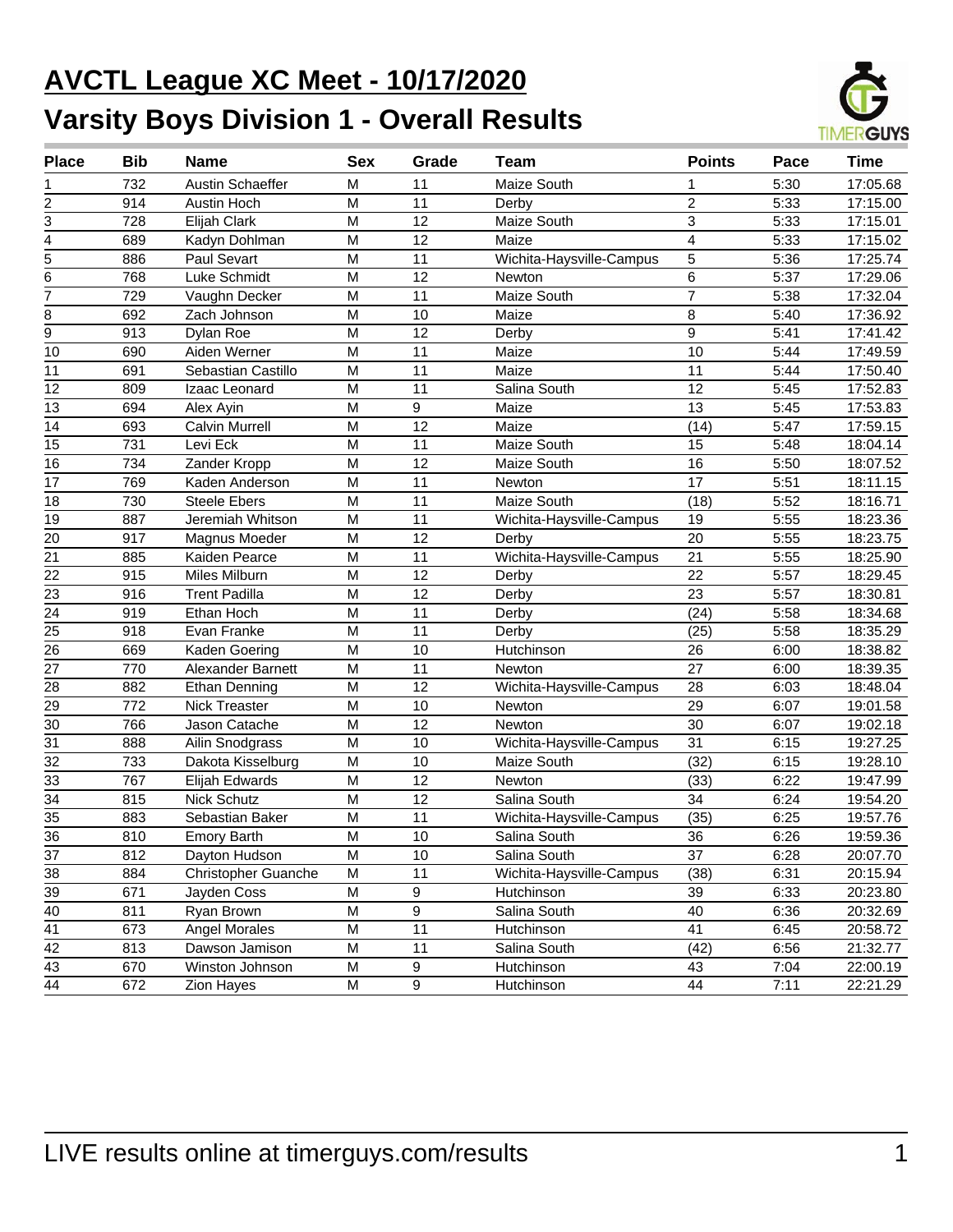# **Varsity Boys Division 1**

| <b>Points</b>                            | <b>Team Place</b>                        | <b>Name</b>              | Grade<br><b>Time</b> |          |  |
|------------------------------------------|------------------------------------------|--------------------------|----------------------|----------|--|
|                                          | Varsity Boys Division 1                  |                          |                      |          |  |
|                                          | 1. Maize South - 42 Points               |                          |                      |          |  |
| 1                                        |                                          | #732 Austin Schaeffer    | 11                   | 17:05.68 |  |
| 3                                        | $\overline{2}$                           | #728 Elijah Clark        | 12                   | 17:15.01 |  |
| $\overline{7}$                           | 3                                        | #729 Vaughn Decker       | 11                   | 17:32.04 |  |
| 15                                       | 4                                        | #731 Levi Eck            | 11                   | 18:04.14 |  |
| 16                                       | 5                                        | #734 Zander Kropp        | 12                   | 18:07.52 |  |
| (18)                                     | 6                                        | #730 Steele Ebers        | 11                   | 18:16.71 |  |
| (32)                                     | 7                                        | #733 Dakota Kisselburg   | 10                   | 19:28.10 |  |
| 2. Maize - 46 Points                     |                                          |                          |                      |          |  |
| 4                                        |                                          | #689 Kadyn Dohlman       | 12                   | 17:15.02 |  |
| $\overline{\mathbf{8}}$                  | $\overline{2}$                           | #692 Zach Johnson        | 10                   | 17:36.92 |  |
| 10                                       | 3                                        | #690 Aiden Werner        | 11                   | 17:49.59 |  |
| 11                                       | 4                                        | #691 Sebastian Castillo  | 11                   | 17:50.40 |  |
| 13                                       | 5                                        | #694 Alex Ayin           | 9                    | 17:53.83 |  |
| (14)                                     | 6                                        | #693 Calvin Murrell      | 12                   | 17:59.15 |  |
| 3. Derby - 76 Points                     |                                          |                          |                      |          |  |
|                                          |                                          | #914 Austin Hoch         | 11                   | 17:15.00 |  |
| $\frac{2}{\underline{9}}$ $\frac{1}{20}$ | $\overline{2}$                           | #913 Dylan Roe           | 12                   | 17:41.42 |  |
|                                          | 3                                        | #917 Magnus Moeder       | 12                   | 18:23.75 |  |
| 22                                       | 4                                        | #915 Miles Milburn       | 12                   | 18:29.45 |  |
| 23                                       | 5                                        | #916 Trent Padilla       | 12                   | 18:30.81 |  |
| (24)                                     | 6                                        | #919 Ethan Hoch          | 11                   | 18:34.68 |  |
| (25)                                     | $\overline{7}$                           | #918 Evan Franke         | 11                   | 18:35.29 |  |
|                                          | 4. Wichita-Haysville-Campus - 104 Points |                          |                      |          |  |
| $\overline{5}$                           |                                          | #886 Paul Sevart         | 11                   | 17:25.74 |  |
| 19                                       | $\boldsymbol{2}$                         | #887 Jeremiah Whitson    | 11                   | 18:23.36 |  |
| 21                                       | 3                                        | #885 Kaiden Pearce       | 11                   | 18:25.90 |  |
| 28                                       | $\overline{\mathbf{4}}$                  | #882 Ethan Denning       | 12                   | 18:48.04 |  |
| 31                                       | 5                                        | #888 Ailin Snodgrass     | 10                   | 19:27.25 |  |
| (35)                                     | 6                                        | #883 Sebastian Baker     | 11                   | 19:57.76 |  |
| (38)                                     | $\overline{7}$                           | #884 Christopher Guanche | 11                   | 20:15.94 |  |
|                                          | 5. Newton - 109 Points                   |                          |                      |          |  |
| 6                                        |                                          | #768 Luke Schmidt        | 12                   | 17:29.06 |  |
| 17                                       | $\overline{2}$                           | #769 Kaden Anderson      | 11                   | 18:11.15 |  |
| 27                                       | 3                                        | #770 Alexander Barnett   | 11                   | 18:39.35 |  |
| 29                                       | 4                                        | #772 Nick Treaster       | 10                   | 19:01.58 |  |
| 30                                       | 5                                        | #766 Jason Catache       | 12                   | 19:02.18 |  |
| (33)                                     | 6                                        | #767 Elijah Edwards      | 12                   | 19:47.99 |  |
|                                          | 6. Salina South - 159 Points             |                          |                      |          |  |
| 12                                       |                                          | #809 Izaac Leonard       | 11                   | 17:52.83 |  |
| 34                                       | 2                                        | #815 Nick Schutz         | 12                   | 19:54.20 |  |
| 36                                       | 3                                        | #810 Emory Barth         | 10                   | 19:59.36 |  |
| 37                                       | $\overline{\mathbf{4}}$                  | #812 Dayton Hudson       | 10                   | 20:07.70 |  |
| 40                                       | 5                                        | #811 Ryan Brown          | 9                    | 20:32.69 |  |
| (42)                                     | 6                                        | #813 Dawson Jamison      | 11                   | 21:32.77 |  |
|                                          |                                          |                          |                      |          |  |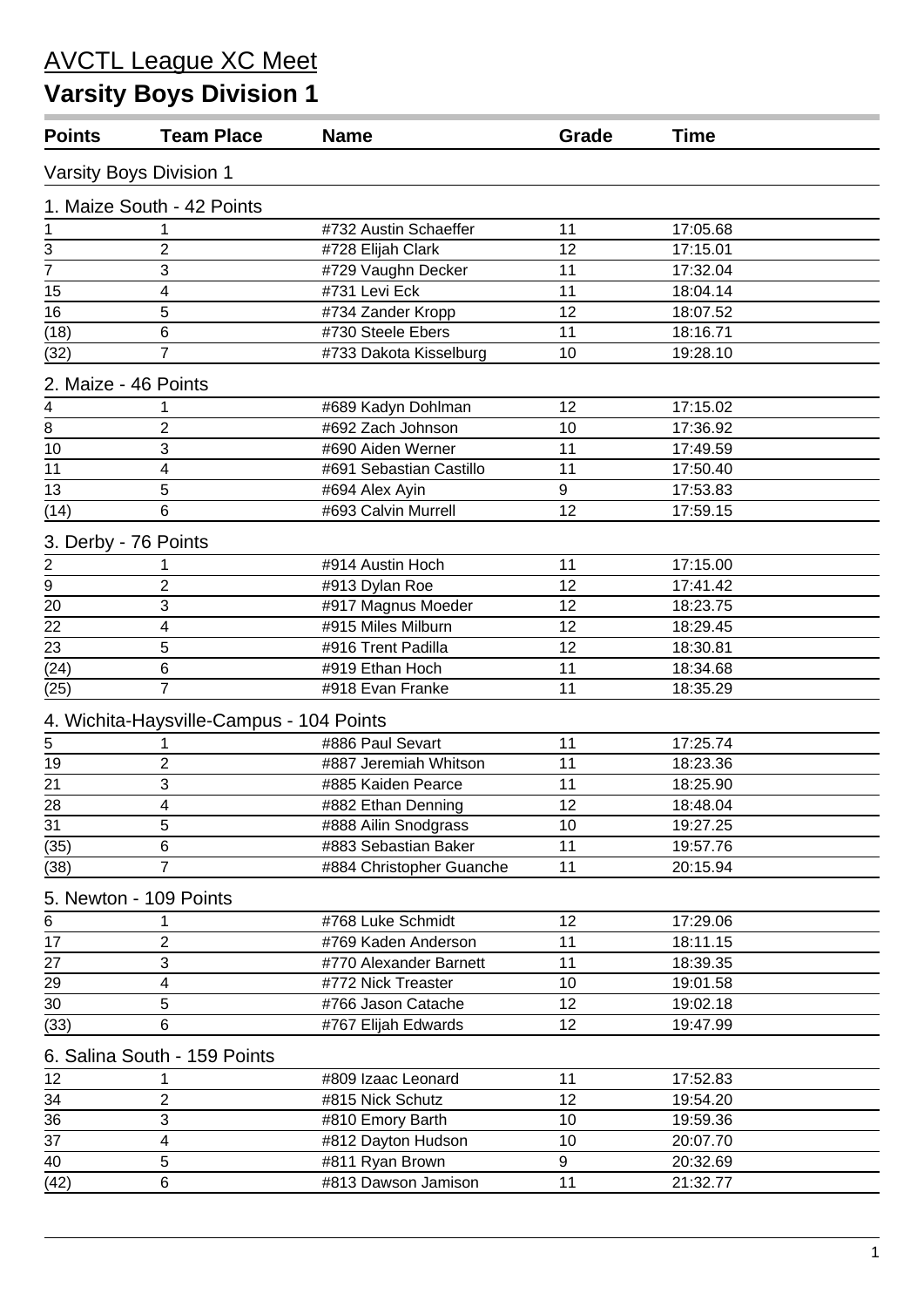# **Varsity Boys Division 1**

| <b>Points</b> | Team Place                 | <b>Name</b>          | Grade | Time     |
|---------------|----------------------------|----------------------|-------|----------|
|               | 7. Hutchinson - 193 Points |                      |       |          |
| 26            |                            | #669 Kaden Goering   | 10    | 18:38.82 |
| 39            |                            | #671 Jayden Coss     |       | 20:23.80 |
| 41            |                            | #673 Angel Morales   |       | 20:58.72 |
| 43            |                            | #670 Winston Johnson |       | 22:00.19 |
| 44            |                            | #672 Zion Hayes      |       | 22:21.29 |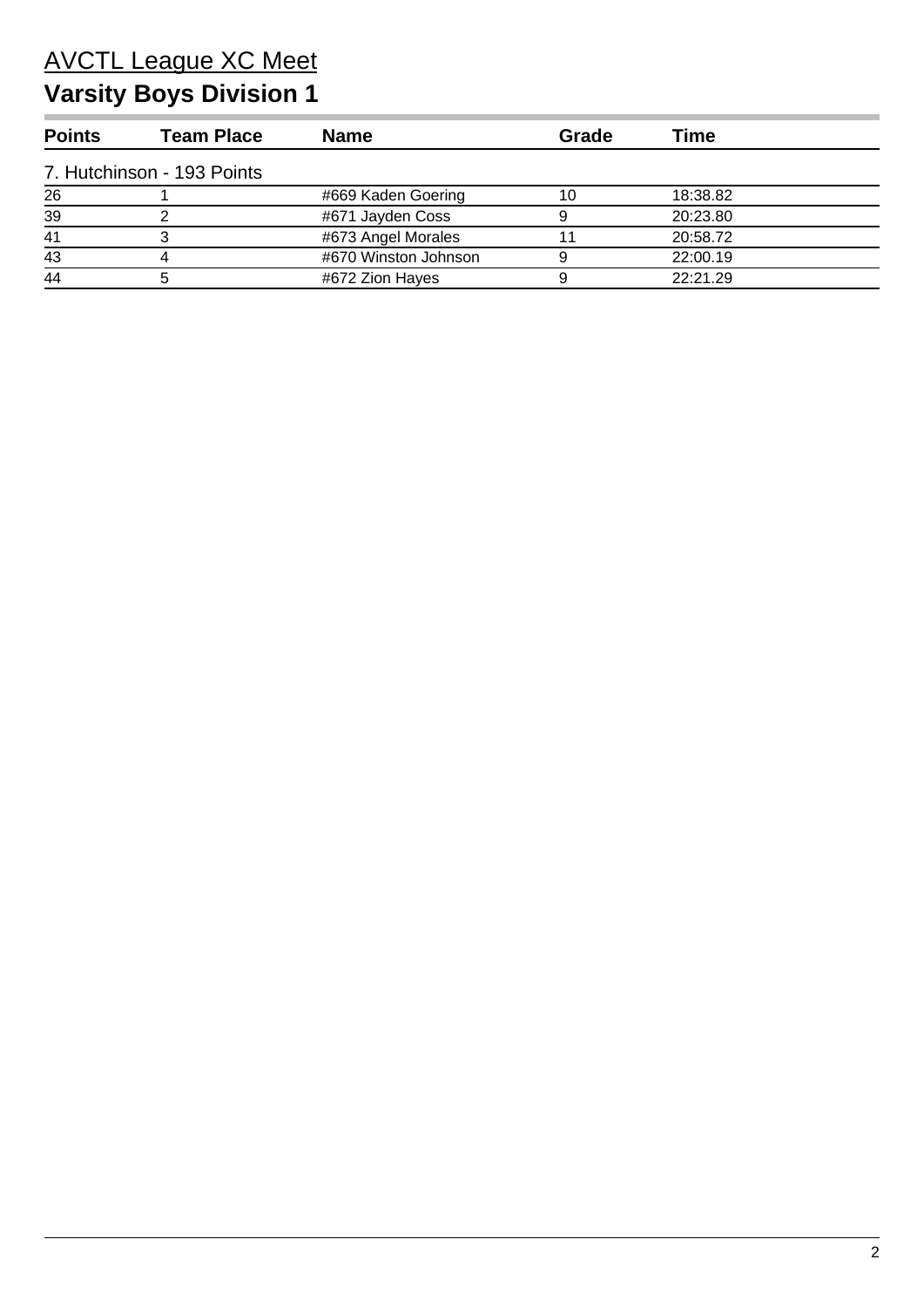# **AVCTL League XC Meet - 10/17/2020 JV Girls Division 2 - Overall Results**



| <b>Place</b>            | <b>Bib</b> | <b>Name</b>           | <b>Sex</b>              | Grade           | Team                      | <b>Points</b>   | Pace  | <b>Time</b> |
|-------------------------|------------|-----------------------|-------------------------|-----------------|---------------------------|-----------------|-------|-------------|
| 1                       | 554        | <b>Ellie Braynock</b> | F                       | 12              | Andover                   |                 | 7:15  | 22:33.36    |
| $\overline{\mathbf{c}}$ | 560        | Lillian Bohlken       | F                       | 9               | Andover                   | $\overline{c}$  | 7:20  | 22:48.90    |
| $\overline{3}$          | 557        | <b>Chloe Fields</b>   | $\overline{\mathsf{F}}$ | 10              | Andover                   | $\overline{3}$  | 7:27  | 23:11.85    |
| $\overline{4}$          | 850        | Maggy Weihe           | $\overline{\mathsf{F}}$ | 10              | <b>Valley Center</b>      | $\overline{4}$  | 7:30  | 23:19.35    |
| 5                       | 645        | Jorah Reynolds        | $\overline{\mathsf{F}}$ | 10              | <b>Goddard Eisenhower</b> | (0)             | 7:33  | 23:27.88    |
| 6                       | 559        | Meagan Kimball        | F                       | 11              | Andover                   | 5               | 7:43  | 23:58.91    |
| $\overline{7}$          | 558        | <b>Riley Coleman</b>  | F                       | 10              | Andover                   | 6               | 7:45  | 24:06.44    |
| 8                       | 844        | <b>Madison Moses</b>  | F                       | 11              | <b>Valley Center</b>      | $\overline{7}$  | 7:46  | 24:09.00    |
| $\overline{9}$          | 646        | Lainie Burkhart       | F                       | 10              | <b>Goddard Eisenhower</b> | (0)             | 7:57  | 24:42.07    |
| 10                      | 596        | <b>Bri Douthitt</b>   | F                       | 10              | <b>Andover Central</b>    | 8               | 7:57  | 24:44.34    |
| $\overline{11}$         | 599        | Jordan Fleske         | $\overline{\mathsf{F}}$ | 10              | Andover Central           | 9               | 7:58  | 24:46.59    |
| 12                      | 854        | Kayla Ellinger        | $\overline{\mathsf{F}}$ | 9               | Valley Center             | $\overline{10}$ | 7:59  | 24:51.18    |
| 13                      | 595        | Elizabeth Mcclellan   | F                       | 11              | <b>Andover Central</b>    | 11              | 8:06  | 25:11.60    |
| 14                      | 598        | Jenny Unruh           | F                       | 10              | Andover Central           | 12              | 8:14  | 25:36.94    |
| 15                      | 851        | Tanza Holmes          | F                       | 12              | <b>Valley Center</b>      | 13              | 8:22  | 26:02.04    |
| $\overline{16}$         | 594        | Katelyn Hedger        | F                       | 12              | <b>Andover Central</b>    | $\overline{14}$ | 8:24  | 26:07.24    |
| $\overline{17}$         | 597        | Morgan Holt           | $\overline{\mathsf{F}}$ | $\overline{9}$  | <b>Andover Central</b>    | (15)            | 8:27  | 26:17.92    |
| $\overline{18}$         | 562        | Anna Mcdavitt         | $\overline{\mathsf{F}}$ | $\overline{9}$  | Andover                   | (16)            | 8:29  | 26:24.25    |
| $\overline{19}$         | 555        | Zoe Schumacher        | $\overline{\mathsf{F}}$ | $\overline{12}$ | Andover                   | (17)            | 8:43  | 27:05.58    |
| 20                      | 563        | Hannah Roeder         | $\overline{\mathsf{F}}$ | $\overline{9}$  | Andover                   | (0)             | 8:48  | 27:21.58    |
| $\overline{21}$         | 795        | <b>Taylor Helton</b>  | F                       | 10              | Salina Central            | (0)             | 8:50  | 27:29.19    |
| 22                      | 848        | Amberle Scogin        | F                       | 10              | <b>Valley Center</b>      | 18              | 9:03  | 28:07.05    |
| 23                      | 853        | Aydriannah Kowaleski  | F                       | 10              | <b>Valley Center</b>      | (19)            | 9:08  | 28:24.12    |
| $\overline{24}$         | 621        | Annie Scoggin         | F                       | 11              | Goddard                   | (0)             | 9:10  | 28:31.27    |
| $\overline{25}$         | 856        | Evanna Stark          | $\overline{\mathsf{F}}$ | 11              | <b>Valley Center</b>      | (20)            | 9:19  | 28:59.69    |
| $\overline{26}$         | 852        | Lesley de Le Torre    | $\overline{\mathsf{F}}$ | $\overline{11}$ | <b>Valley Center</b>      | (0)             | 9:25  | 29:16.64    |
| 27                      | 840        | Katrina Brauer        | $\overline{\mathsf{F}}$ | 12              | <b>Valley Center</b>      | (0)             | 9:26  | 29:20.41    |
| 28                      | 798        | Angel Mendenhall      | F                       | 9               | Salina Central            | (0)             | 9:26  | 29:20.46    |
| 29                      | 648        | Denae Loomis          | F                       | 9               | Goddard Eisenhower        | (0)             | 9:29  | 29:28.73    |
| 30                      | 556        | Jayda Peterson        | F                       | 10              | Andover                   | (0)             | 9:32  | 29:38.59    |
| 31                      | 615        | Dakota Crain          | F                       | 9               | Arkansas City             | (0)             | 9:39  | 30:00.83    |
| $\overline{32}$         | 794        | Amelia Coykendall     | $\overline{\mathsf{F}}$ | $\overline{10}$ | Salina Central            | (0)             | 9:51  | 30:37.11    |
| $\overline{33}$         | 620        | <b>Piper Hartzler</b> | $\overline{\mathsf{F}}$ | 11              | Goddard                   | (0)             | 9:55  | 30:50.55    |
| $\overline{34}$         | 842        | Makayla Hayden        | $\overline{\mathsf{F}}$ | $\overline{12}$ | <b>Valley Center</b>      | (0)             | 9:57  | 30:57.08    |
| $\overline{35}$         | 843        | Amanda Sanchez        | F                       | 12              | <b>Valley Center</b>      | (0)             | 10:10 | 31:35.47    |
| 36                      | 847        | Peyton Mahoney        | F                       | 10              | <b>Valley Center</b>      | (0)             | 10:41 | 33:11.99    |
| 37                      | 797        | Alison Coykendall     | F                       | 10              | Salina Central            | (0)             | 10:47 | 33:32.32    |
| $\overline{38}$         | 849        | <b>Kailey Smith</b>   | $\overline{\mathsf{F}}$ | 10              | <b>Valley Center</b>      | (0)             | 10:50 | 33:39.99    |
| $\overline{39}$         | 841        | <b>Emily Williams</b> | $\overline{\mathsf{F}}$ | $\overline{12}$ | <b>Valley Center</b>      | (0)             | 11:49 | 36:43.72    |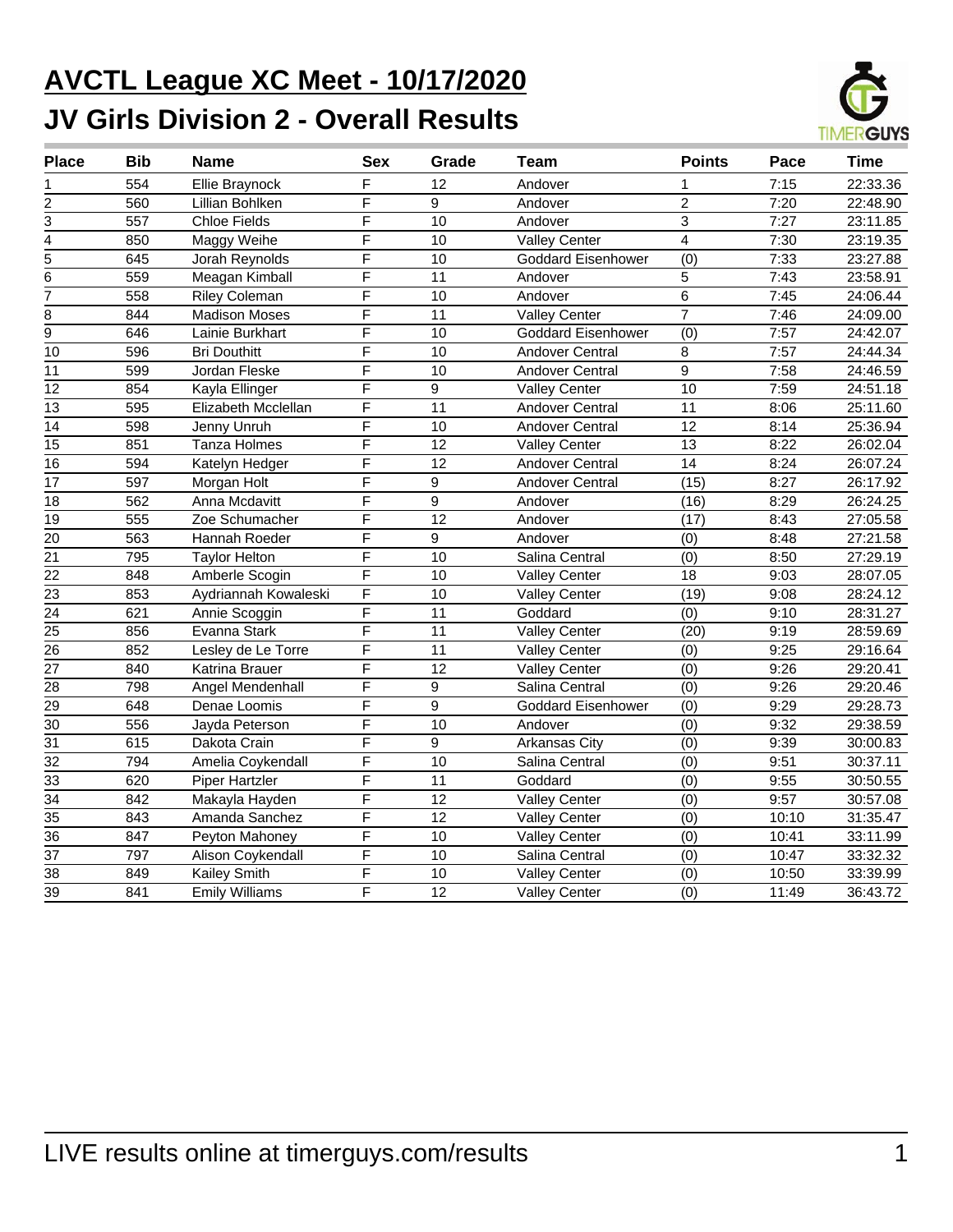#### **JV Girls Division 2**

| <b>Points</b>       | <b>Team Place</b>              | <b>Name</b>               | Grade | <b>Time</b> |
|---------------------|--------------------------------|---------------------------|-------|-------------|
| JV Girls Division 2 |                                |                           |       |             |
|                     | 1. Andover - 17 Points         |                           |       |             |
| 1                   |                                | #554 Ellie Braynock       | 12    | 22:33.36    |
| $\overline{2}$      | $\overline{2}$                 | #560 Lillian Bohlken      | 9     | 22:48.90    |
|                     | 3                              | #557 Chloe Fields         | 10    | 23:11.85    |
| $\frac{3}{5}$       | 4                              | #559 Meagan Kimball       | 11    | 23:58.91    |
| $\bar{6}$           | 5                              | #558 Riley Coleman        | 10    | 24:06.44    |
| (16)                | 6                              | #562 Anna McDavitt        | 9     | 26:24.25    |
| (17)                | 7                              | #555 Zoe Schumacher       | 12    | 27:05.58    |
|                     | 2. Valley Center - 52 Points   |                           |       |             |
| 4                   |                                | #850 Maggy Weihe          | 10    | 23:19.35    |
| 7                   | 2                              | #844 Madison Moses        | 11    | 24:09.00    |
| 10                  | 3                              | #854 Kayla Ellinger       | 9     | 24:51.18    |
| 13                  | 4                              | #851 Tanza Holmes         | 12    | 26:02.04    |
| 18                  | 5                              | #848 Amberle Scogin       | 10    | 28:07.05    |
| (19)                | 6                              | #853 Aydriannah Kowaleski | 10    | 28:24.12    |
| (20)                | $\overline{7}$                 | #856 Evanna Stark         | 11    | 28:59.69    |
|                     | 3. Andover Central - 54 Points |                           |       |             |
| 8                   |                                | #596 Bri Douthitt         | 10    | 24:44.34    |
| $\boldsymbol{9}$    | $\overline{2}$                 | #599 Jordan Fleske        | 10    | 24:46.59    |
| 11                  | 3                              | #595 Elizabeth McClellan  | 11    | 25:11.60    |
| 12                  | 4                              | #598 Jenny Unruh          | 10    | 25:36.94    |
| 14                  | 5                              | #594 Katelyn Hedger       | 12    | 26:07.24    |
| (15)                | 6                              | #597 Morgan Holt          | 9     | 26:17.92    |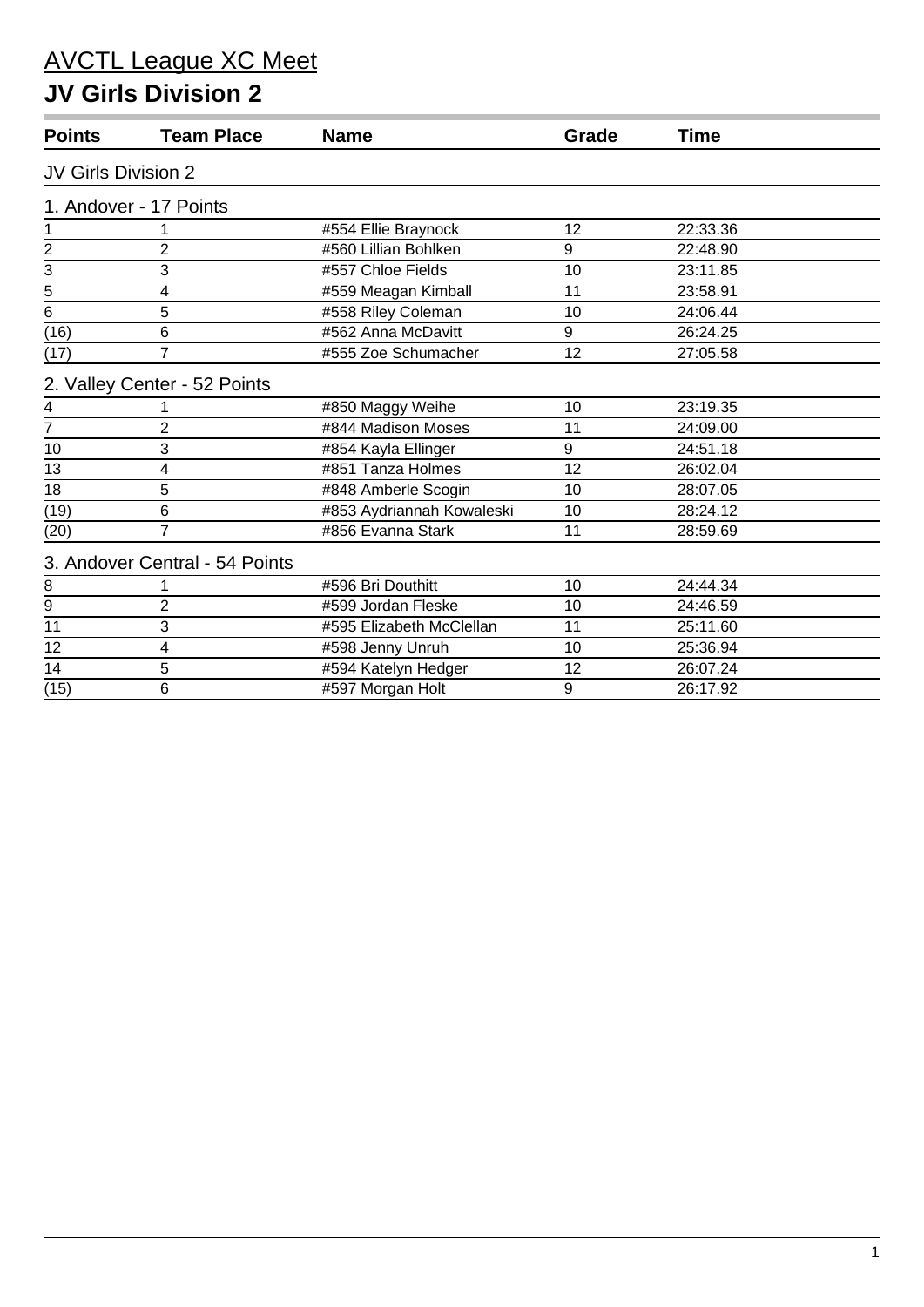# **AVCTL League XC Meet - 10/17/2020 JV Boys Division 2 - Overall Results**



| <b>Place</b>    | <b>Bib</b> | <b>Name</b>            | <b>Sex</b> | Grade | Team                      | <b>Points</b>  | Pace | <b>Time</b> |
|-----------------|------------|------------------------|------------|-------|---------------------------|----------------|------|-------------|
|                 | 656        | Corbin Smith           | м          | 10    | <b>Goddard Eisenhower</b> | 1              | 6:04 | 18:50.96    |
| 2               | 651        | <b>Tyler Spencer</b>   | M          | 11    | <b>Goddard Eisenhower</b> | $\overline{2}$ | 6:08 | 19:06.24    |
| 3               | 650        | Cael Sanderson         | M          | 11    | <b>Goddard Eisenhower</b> | 3              | 6:09 | 19:07.48    |
| 4               | 577        | Ian Diefenbach         | M          | 9     | Andover                   | 4              | 6:09 | 19:07.80    |
| 5               | 578        | Lochlan Benjamin       | M          | 9     | Andover                   | 5              | 6:18 | 19:35.70    |
| 6               | 649        | Jacob Gumm             | M          | 11    | <b>Goddard Eisenhower</b> | 6              | 6:21 | 19:45.57    |
| $\overline{7}$  | 875        | Gustavo Reyes          | M          | 9     | <b>Valley Center</b>      | $\overline{7}$ | 6:25 | 19:56.91    |
| 8               | 567        | Jacob Brotherton       | M          | 11    | Andover                   | 8              | 6:27 | 20:02.72    |
| 9               | 661        | Eli Roberts            | M          | 9     | <b>Goddard Eisenhower</b> | 9              | 6:27 | 20:03.02    |
| 10              | 576        | Griffin Mcdonough      | M          | 9     | Andover                   | 10             | 6:27 | 20:03.81    |
| 11              | 564        | Noah Haberichter       | M          | 12    | Andover                   | 11             | 6:33 | 20:22.30    |
| 12              | 573        | Patrick O'shea         | M          | 10    | Andover                   | (12)           | 6:35 | 20:29.82    |
| 13              | 571        | <b>Grant Phelps</b>    | M          | 12    | Andover                   | (13)           | 6:37 | 20:34.22    |
| 14              | 630        | John Esparza           | M          |       | Goddard                   | 14             | 6:39 | 20:41.44    |
| 15              | 569        | Paxton Mccafferty      | M          | 11    | Andover                   | (0)            | 6:39 | 20:42.37    |
| 16              | 858        | Lucas Hall             | M          | 12    | <b>Valley Center</b>      | 15             | 6:42 | 20:51.86    |
| 17              | 868        | <b>Tristan Molello</b> | M          | 12    | <b>Valley Center</b>      | 16             | 6:44 | 20:56.62    |
| 18              | 565        | <b>Emmet Anderson</b>  | M          | 12    | Andover                   | (0)            | 6:47 | 21:05.42    |
| 19              | 579        | Collin Galloway        | M          | 12    | Andover                   | (0)            | 6:47 | 21:06.92    |
| 20              | 857        | Lucas Garten           | M          | 12    | <b>Valley Center</b>      | 17             | 6:49 | 21:11.44    |
| 21              | 660        | Lucas Ratzlaff         | M          | 9     | <b>Goddard Eisenhower</b> | (18)           | 6:49 | 21:13.63    |
| 22              | 624        | Jackson Baldwin        | M          | 10    | Goddard                   | 19             | 6:50 | 21:14.83    |
| 23              | 659        | David Ackerman         | M          | 9     | <b>Goddard Eisenhower</b> | (20)           | 6:51 | 21:19.56    |
| 24              | 625        | Aiden Poteete          | M          | 10    | Goddard                   | 21             | 6:53 | 21:23.92    |
| 25              | 627        | Nathan Harkman         | M          | 9     | Goddard                   | 22             | 6:57 | 21:38.64    |
| 26              | 628        | Jacob Kittrell         | M          | 9     | Goddard                   | 23             | 7:00 | 21:45.70    |
| 27              | 657        | Kerigan Burkhart       | M          | 11    | <b>Goddard Eisenhower</b> | (0)            | 7:00 | 21:46.44    |
| 28              | 871        | Aidan Case             | M          | 9     | <b>Valley Center</b>      | 24             | 7:02 | 21:52.25    |
| 29              | 568        | <b>Hunter Smith</b>    | M          | 11    | Andover                   | (0)            | 7:04 | 21:58.50    |
| 30              | 867        | <b>Preston Schuetz</b> | M          | 10    | <b>Valley Center</b>      | (25)           | 7:05 | 22:00.96    |
| $\overline{31}$ | 872        | Joshua Cox             | M          | 9     | <b>Valley Center</b>      | (26)           | 7:06 | 22:04.82    |
| 32              | 874        | Carter Graverson       | M          | 9     | <b>Valley Center</b>      | (0)            | 7:17 | 22:38.27    |
| 33              | 603        | Luke Basler            | M          | 9     | <b>Andover Central</b>    | (0)            | 7:19 | 22:45.53    |
| $\overline{34}$ | 873        | Jefferson Garten       | M          | 9     | <b>Valley Center</b>      | (0)            | 7:20 | 22:47.46    |
| $\overline{35}$ | 572        | Antonio Blanco         | M          | 10    | Andover                   | (0)            | 7:24 | 23:01.04    |
| $\overline{36}$ | 570        | Tony Cao               | M          | 11    | Andover                   | (0)            | 7:27 | 23:09.32    |
| 37              | 653        | Garriden Miller        | M          | 10    | Goddard Eisenhower        | (0)            | 7:27 | 23:09.64    |
| 38              | 629        | Justus Goodwin         | M          | 9     | Goddard                   | (27)           | 7:33 | 23:29.27    |
| 39              | 860        | Cameron Morand         | M          | 12    | <b>Valley Center</b>      | (0)            | 7:35 | 23:36.62    |
| 40              | 866        | <b>Cader Newton</b>    | M          | 10    | <b>Valley Center</b>      | (0)            | 7:37 | 23:41.26    |
| 41              | 859        | Nathan Unruh           | M          | 11    | <b>Valley Center</b>      | (0)            | 7:41 | 23:53.26    |
| 42              | 602        | Korbin Hedger          | M          | 9     | Andover Central           | (0)            | 7:43 | 24:01.34    |
| 43              | 626        | <b>Brooks Lubbers</b>  | M          | 9     | Goddard                   | (28)           | 7:46 | 24:10.77    |
| 44              | 869        | Lance Welch            | M          | 12    | <b>Valley Center</b>      | (0)            | 8:00 | 24:53.10    |
| 45              | 566        | Luc Adler              | M          | 11    | Andover                   | (0)            | 8:03 | 25:01.51    |
| 46              | 865        | <b>Avery Morand</b>    | M          | 10    | <b>Valley Center</b>      | (0)            | 8:06 | 25:12.23    |
| 47              | 652        | Aidan Walker           | M          | 10    | Goddard Eisenhower        | (0)            | 8:20 | 25:54.71    |
| 48              | 800        | Carano Nick            | M          | 9     | Salina Central            | (0)            | 8:34 | 26:37.22    |
| 49              | 863        | Andrew Griswold        | M          | 10    | <b>Valley Center</b>      | (0)            | 8:39 | 26:53.46    |
| 50              | 802        | <b>Riley Alex</b>      | M          | 10    | Salina Central            | (0)            | 9:26 | 29:20.48    |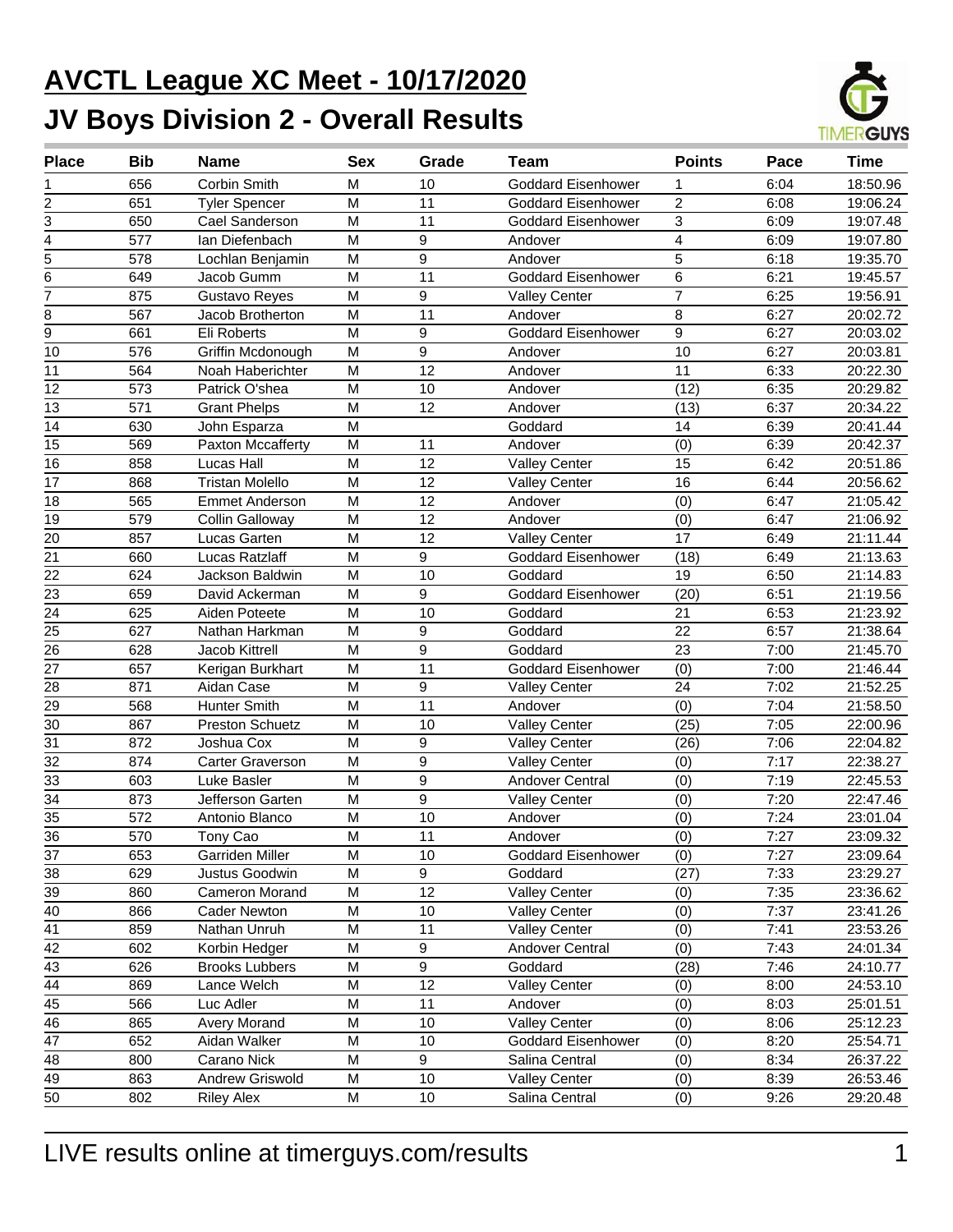# **JV Boys Division 2**

| <b>Points</b>      | <b>Team Place</b>                 | <b>Name</b>            | Grade          | <b>Time</b> |  |
|--------------------|-----------------------------------|------------------------|----------------|-------------|--|
| JV Boys Division 2 |                                   |                        |                |             |  |
|                    | 1. Goddard Eisenhower - 21 Points |                        |                |             |  |
| 1                  | 1                                 | #656 Corbin Smith      | 10             | 18:50.96    |  |
| $\overline{c}$     | $\overline{2}$                    | #651 Tyler Spencer     | 11             | 19:06.24    |  |
| $\overline{3}$     | 3                                 | #650 Cael Sanderson    | 11             | 19:07.48    |  |
| 6                  | $\overline{\mathbf{4}}$           | #649 Jacob Gumm        | 11             | 19:45.57    |  |
| $\overline{9}$     | 5                                 | #661 Eli Roberts       | 9              | 20:03.02    |  |
| (18)               | 6                                 | #660 Lucas Ratzlaff    | 9              | 21:13.63    |  |
| (20)               | 7                                 | #659 David Ackerman    | 9              | 21:19.56    |  |
|                    | 2. Andover - 38 Points            |                        |                |             |  |
| $\overline{4}$     | 1                                 | #577 Ian Diefenbach    | 9              | 19:07.80    |  |
|                    | $\overline{2}$                    | #578 Lochlan Benjamin  | 9              | 19:35.70    |  |
| $\frac{5}{8}$      | 3                                 | #567 Jacob Brotherton  | 11             | 20:02.72    |  |
| 10                 | 4                                 | #576 Griffin McDonough | 9              | 20:03.81    |  |
| 11                 | 5                                 | #564 Noah Haberichter  | 12             | 20:22.30    |  |
| (12)               | 6                                 | #573 Patrick O'Shea    | 10             | 20:29.82    |  |
| (13)               | $\overline{7}$                    | #571 Grant Phelps      | 12             | 20:34.22    |  |
|                    | 3. Valley Center - 79 Points      |                        |                |             |  |
| $\overline{7}$     | 1                                 | #875 Gustavo Reyes     | 9              | 19:56.91    |  |
| 15                 | $\overline{2}$                    | #858 Lucas Hall        | 12             | 20:51.86    |  |
| 16                 | 3                                 | #868 Tristan Molello   | 12             | 20:56.62    |  |
| 17                 | $\overline{\mathbf{4}}$           | #857 Lucas Garten      | 12             | 21:11.44    |  |
| 24                 | 5                                 | #871 Aidan Case        | 9              | 21:52.25    |  |
| (25)               | 6                                 | #867 Preston Schuetz   | 10             | 22:00.96    |  |
| (26)               | $\overline{7}$                    | #872 Joshua Cox        | 9              | 22:04.82    |  |
|                    | 4. Goddard - 99 Points            |                        |                |             |  |
| 14                 | 1                                 | #630 John Esparza      |                | 20:41.44    |  |
| 19                 | $\overline{2}$                    | #624 Jackson Baldwin   | 10             | 21:14.83    |  |
| 21                 | 3                                 | #625 Aiden Poteete     | 10             | 21:23.92    |  |
| $\overline{22}$    | $\overline{\mathbf{4}}$           | #627 Nathan Harkman    | $\overline{9}$ | 21:38.64    |  |
| 23                 | 5                                 | #628 Jacob Kittrell    | 9              | 21:45.70    |  |
| $\overline{(27)}$  | 6                                 | #629 Justus Goodwin    | 9              | 23:29.27    |  |
| (28)               | $\overline{7}$                    | #626 Brooks Lubbers    | 9              | 24:10.77    |  |
|                    |                                   |                        |                |             |  |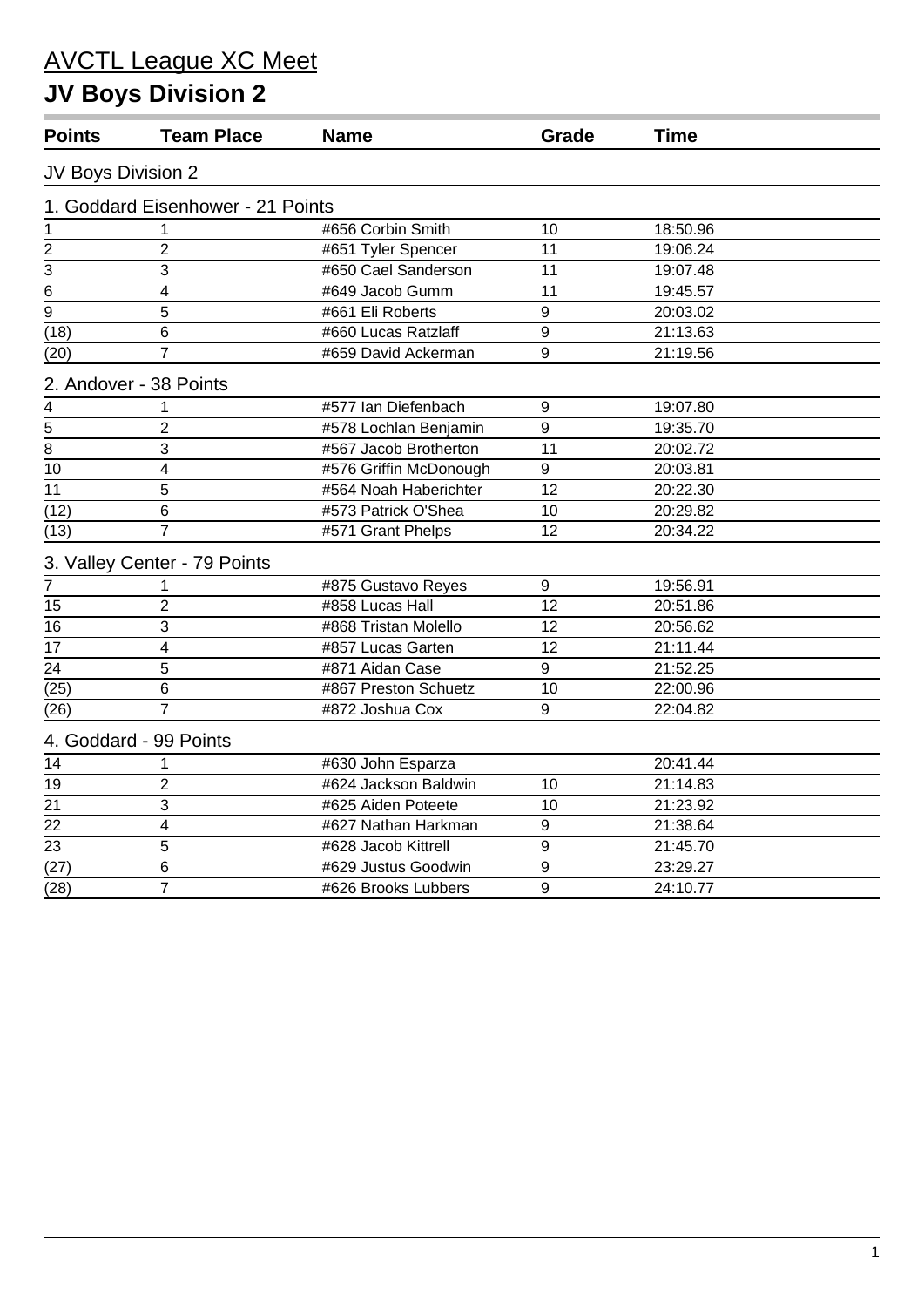# **AVCTL League XC Meet - 10/17/2020 Varsity Girls Division 2 - Overall Results**



| <b>Place</b>    | <b>Bib</b> | <b>Name</b>             | <b>Sex</b>              | Grade | <b>Team</b>               | <b>Points</b>   | Pace | <b>Time</b> |
|-----------------|------------|-------------------------|-------------------------|-------|---------------------------|-----------------|------|-------------|
| 1               | 540        | <b>Elizabeth Vetter</b> | F                       | 11    | Andover                   |                 | 6:10 | 19:11.32    |
| $\overline{2}$  | 830        | Hannah Grover           | F                       | 10    | <b>Valley Center</b>      | $\overline{2}$  | 6:23 | 19:50.05    |
| 3               | 827        | Jalea Hoddy             | F                       | 12    | <b>Valley Center</b>      | 3               | 6:31 | 20:16.58    |
| 4               | 632        | Jadyn Pavlik            | F                       | 12    | <b>Goddard Eisenhower</b> | $\overline{4}$  | 6:32 | 20:19.75    |
| $\overline{5}$  | 543        | Sydney Anderson         | F                       | 10    | Andover                   | 5               | 6:34 | 20:25.72    |
| 6               | 631        | Kennedy Nicholson       | F                       | 12    | <b>Goddard Eisenhower</b> | 6               | 6:38 | 20:39.19    |
| 7               | 635        | Nina Nelson             | F                       | 10    | <b>Goddard Eisenhower</b> | $\overline{7}$  | 6:55 | 21:32.13    |
| 8               | 583        | Camille Robertson       | F                       | 10    | <b>Andover Central</b>    | 8               | 6:58 | 21:39.47    |
| $\overline{9}$  | 826        | <b>Teagan Horning</b>   | F                       | 12    | <b>Valley Center</b>      | 9               | 6:58 | 21:39.66    |
| 10              | 546        | Hailey Ericksen         | F                       | 9     | Andover                   | 10              | 6:58 | 21:41.76    |
| 11              | 637        | Bella Molina            | F                       | 9     | <b>Goddard Eisenhower</b> | 11              | 7:02 | 21:52.17    |
| 12              | 784        | Cora White              | F                       | 11    | Salina Central            | (0)             | 7:02 | 21:53.39    |
| 13              | 633        | Kiara Pavlik            | F                       | 12    | <b>Goddard Eisenhower</b> | 12              | 7:06 | 22:05.10    |
| 14              | 544        | Jayda Kelly             | $\overline{\mathsf{F}}$ | 10    | Andover                   | 13              | 7:09 | 22:13.21    |
| 15              | 634        | Mackenzie Popp          | F                       | 10    | <b>Goddard Eisenhower</b> | (14)            | 7:09 | 22:15.19    |
| 16              | 545        | Gabrielle Day           | F                       | 9     | Andover                   | $\overline{15}$ | 7:10 | 22:18.55    |
| 17              | 542        | Kara Haberichter        | F                       | 10    | Andover                   | (16)            | 7:12 | 22:23.29    |
| 18              | 541        | Kamy Macbeth            | F                       | 10    | Andover                   | (17)            | 7:14 | 22:31.05    |
| $\overline{19}$ | 584        | Savannah Weidler        | $\overline{\mathsf{F}}$ | 10    | <b>Andover Central</b>    | 18              | 7:16 | 22:35.67    |
| 20              | 829        | <b>Rachel Edwards</b>   | F                       | 10    | <b>Valley Center</b>      | 19              | 7:17 | 22:38.29    |
| 21              | 636        | <b>Brooklyn Freund</b>  | F                       | 10    | <b>Goddard Eisenhower</b> | (20)            | 7:18 | 22:41.40    |
| 22              | 828        | Bethany Schrag          | F                       | 11    | <b>Valley Center</b>      | 21              | 7:18 | 22:42.74    |
| $\overline{23}$ | 786        | Araceli Devila          | $\overline{\mathsf{F}}$ | 11    | Salina Central            | (0)             | 7:18 | 22:43.91    |
| $\overline{24}$ | 581        | Olivia Rozario          | F                       | 12    | Andover Central           | 22              | 7:20 | 22:47.89    |
| $\overline{25}$ | 582        | <b>Maddie Reeves</b>    | F                       | 12    | Andover Central           | 23              | 7:25 | 23:05.35    |
| 26              | 605        | Lydia Nagomi Watanabe   | F                       | 12    | <b>Arkansas City</b>      | (0)             | 7:29 | 23:17.69    |
| 27              | 585        | Evyn Norton             | F                       | 9     | <b>Andover Central</b>    | 24              | 7:33 | 23:29.99    |
| 28              | 787        | Elle Denning            | $\overline{\mathsf{F}}$ | 9     | Salina Central            | (0)             | 7:34 | 23:33.61    |
| 29              | 785        | Elizabeth Young         | F                       | 11    | Salina Central            | (0)             | 7:35 | 23:35.43    |
| 30              | 831        | Micaiah Burton          | F                       | 9     | <b>Valley Center</b>      | (25)            | 7:40 | 23:50.47    |
| 31              | 586        | Ali Sears               | F                       | 9     | <b>Andover Central</b>    | (26)            | 7:41 | 23:52.80    |
| 32              | 580        | Libby Engle             | F                       | 11    | <b>Andover Central</b>    | (27)            | 7:43 | 23:59.06    |
| 33              | 832        | Sara Hershberger        | $\overline{\mathsf{F}}$ | 9     | <b>Valley Center</b>      | (28)            | 7:48 | 24:15.28    |
| $\overline{34}$ | 616        | Leah Martyn             | F                       | 11    | Goddard                   | (0)             | 8:22 | 26:01.64    |
| $\overline{35}$ | 607        | Lisa Crain              | F                       | 9     | Arkansas City             | (0)             | 8:36 | 26:43.28    |
| $\overline{36}$ | 606        | Haley Wykoff            | F                       | 9     | Arkansas City             | (0)             | 8:56 | 27:45.90    |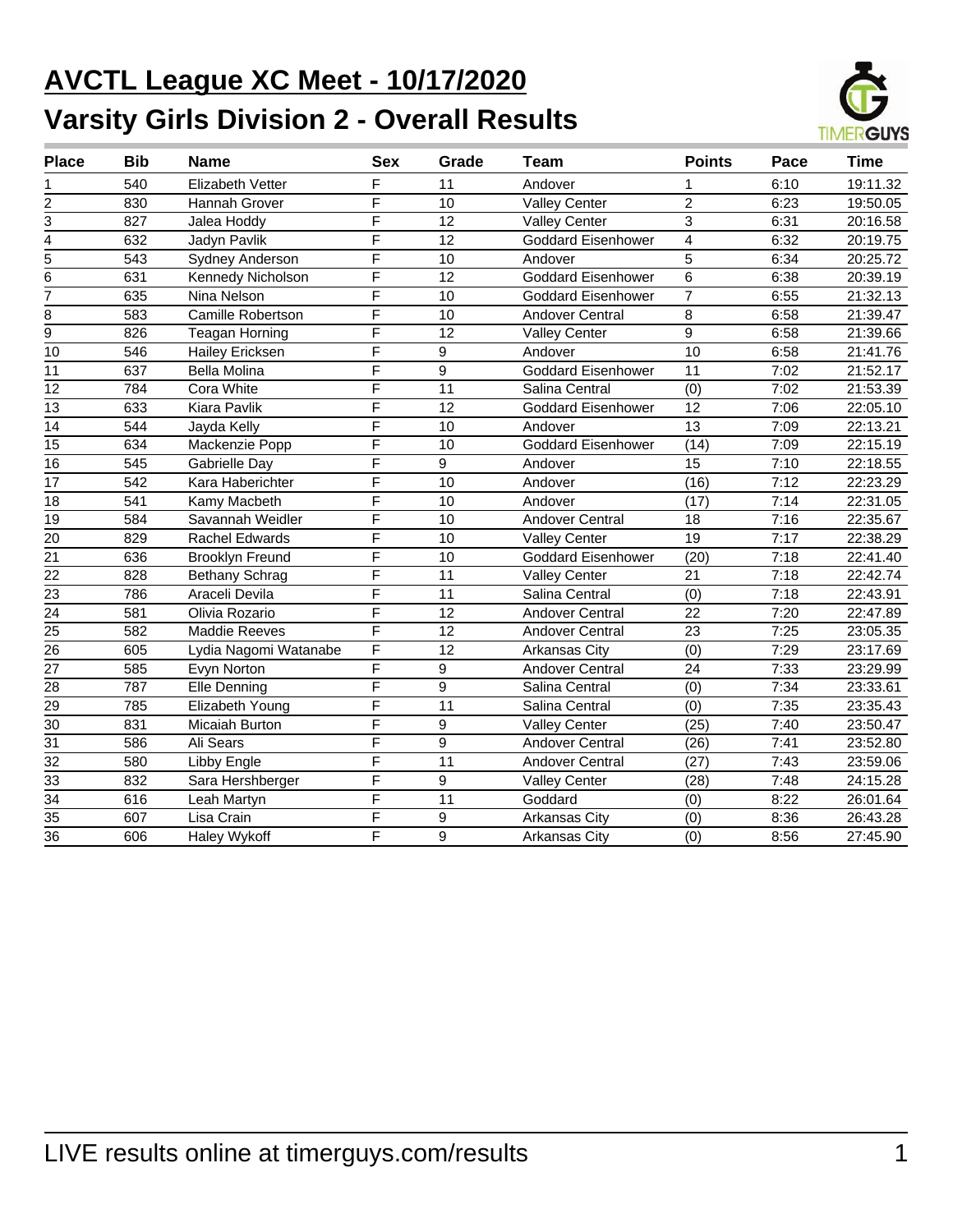# **Varsity Girls Division 2**

| <b>Points</b>   | <b>Team Place</b>                 | <b>Name</b>            | Grade            | <b>Time</b> |  |
|-----------------|-----------------------------------|------------------------|------------------|-------------|--|
|                 | <b>Varsity Girls Division 2</b>   |                        |                  |             |  |
|                 | 1. Goddard Eisenhower - 40 Points |                        |                  |             |  |
| 4               | 1                                 | #632 Jadyn Pavlik      | 12               | 20:19.75    |  |
| 6               | 2                                 | #631 Kennedy Nicholson | 12               | 20:39.19    |  |
| 7               | 3                                 | #635 Nina Nelson       | 10               | 21:32.13    |  |
| 11              | 4                                 | #637 Bella Molina      | 9                | 21:52.17    |  |
| 12              | 5                                 | #633 Kiara Pavlik      | 12               | 22:05.10    |  |
| (14)            | 6                                 | #634 Mackenzie Popp    | 10               | 22:15.19    |  |
| (20)            | 7                                 | #636 Brooklyn Freund   | 10               | 22:41.40    |  |
|                 | 2. Andover - 44 Points            |                        |                  |             |  |
| 1               | 1                                 | #540 Elizabeth Vetter  | 11               | 19:11.32    |  |
| 5               | 2                                 | #543 Sydney Anderson   | 10               | 20:25.72    |  |
| $\overline{10}$ | 3                                 | #546 Hailey Ericksen   | 9                | 21:41.76    |  |
| 13              | 4                                 | #544 Jayda Kelly       | 10               | 22:13.21    |  |
| 15              | 5                                 | #545 Gabrielle Day     | 9                | 22:18.55    |  |
| (16)            | 6                                 | #542 Kara Haberichter  | 10               | 22:23.29    |  |
| (17)            | 7                                 | #541 Kamy MacBeth      | 10               | 22:31.05    |  |
|                 | 3. Valley Center - 54 Points      |                        |                  |             |  |
|                 | 1                                 | #830 Hannah Grover     | 10               | 19:50.05    |  |
| $\frac{2}{3}$   | $\overline{2}$                    | #827 Jalea Hoddy       | 12               | 20:16.58    |  |
| $\overline{9}$  | 3                                 | #826 Teagan Horning    | 12               | 21:39.66    |  |
| 19              | 4                                 | #829 Rachel Edwards    | 10               | 22:38.29    |  |
| 21              | 5                                 | #828 Bethany Schrag    | 11               | 22:42.74    |  |
| (25)            | 6                                 | #831 Micaiah Burton    | 9                | 23:50.47    |  |
| (28)            | 7                                 | #832 Sara Hershberger  | 9                | 24:15.28    |  |
|                 | 4. Andover Central - 95 Points    |                        |                  |             |  |
| 8               | 1                                 | #583 Camille Robertson | 10               | 21:39.47    |  |
| 18              | $\overline{2}$                    | #584 Savannah Weidler  | 10               | 22:35.67    |  |
| 22              | 3                                 | #581 Olivia Rozario    | 12               | 22:47.89    |  |
| 23              | 4                                 | #582 Maddie Reeves     | 12               | 23:05.35    |  |
| 24              | 5                                 | #585 Evyn Norton       | 9                | 23:29.99    |  |
| (26)            | 6                                 | #586 Ali Sears         | $\boldsymbol{9}$ | 23:52.80    |  |
| (27)            | 7                                 | #580 Libby Engle       | 11               | 23:59.06    |  |
|                 |                                   |                        |                  |             |  |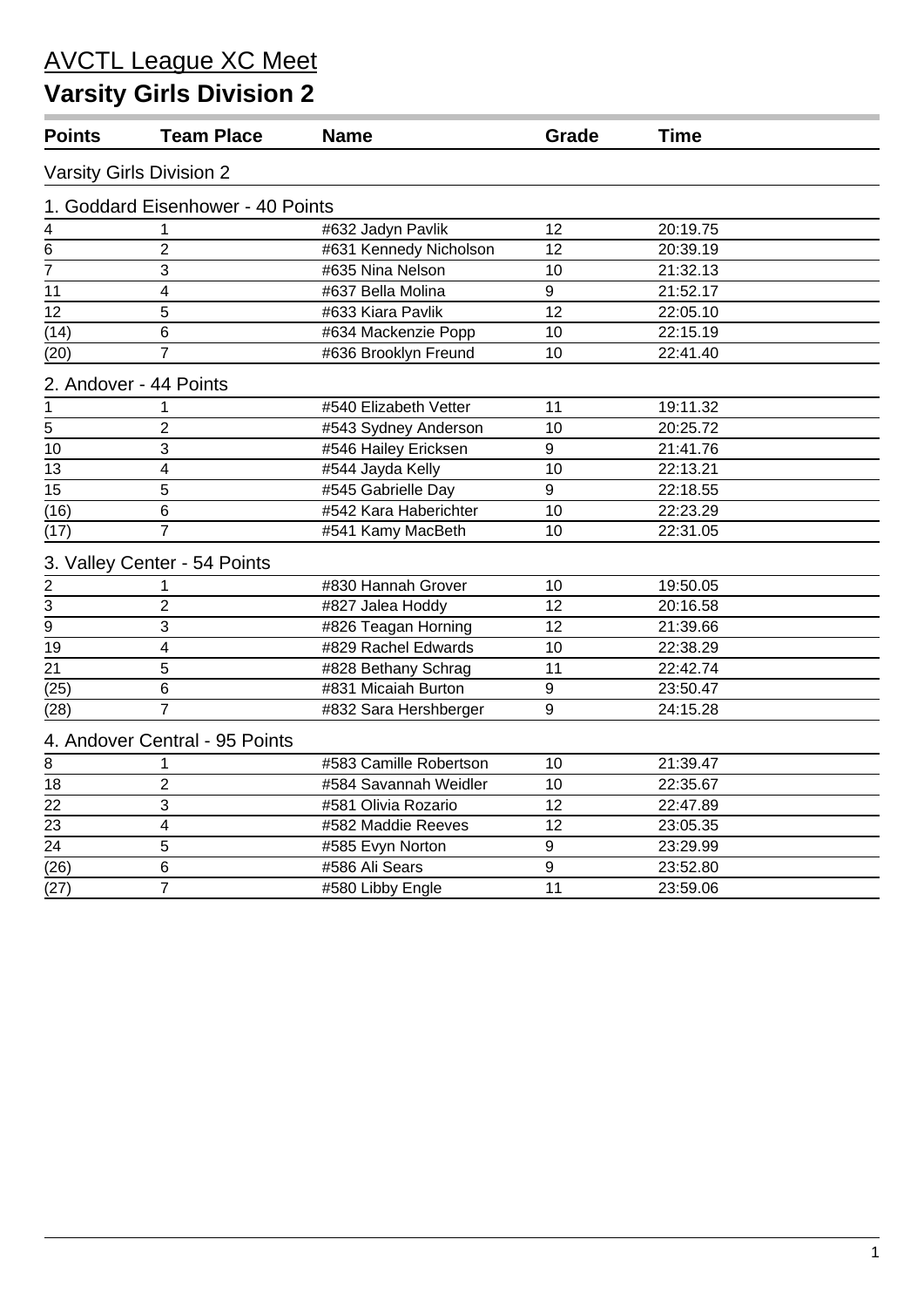# **AVCTL League XC Meet - 10/17/2020 Varsity Boys Division 2 - Overall Results**



| <b>Place</b>    | <b>Bib</b>       | <b>Name</b>               | <b>Sex</b>     | Grade           | Team                      | <b>Points</b>   | Pace | <b>Time</b> |
|-----------------|------------------|---------------------------|----------------|-----------------|---------------------------|-----------------|------|-------------|
| 1               | 588              | <b>Brett Schoenhoffer</b> | M              | 12              | <b>Andover Central</b>    | 1               | 5:23 | 16:45.39    |
| $\overline{2}$  | 638              | Jacob Fawson              | M              | $\overline{12}$ | <b>Goddard Eisenhower</b> | $\overline{2}$  | 5:28 | 17:01.03    |
| $\overline{3}$  | 789              | <b>William Griffith</b>   | M              | $\overline{11}$ | Salina Central            | $\overline{3}$  | 5:33 | 17:14.96    |
| $\overline{4}$  | 551              | Kaden Hauck               | M              | 10              | Andover                   | 4               | 5:33 | 17:15.64    |
| 5               | 608              | <b>Chase Mathews</b>      | M              | 11              | Arkansas City             | 5               | 5:33 | 17:17.70    |
| $\overline{6}$  | 644              | Logan Libel               | $\overline{M}$ | 10              | <b>Goddard Eisenhower</b> | 6               | 5:42 | 17:44.97    |
| $\overline{7}$  | 639              | <b>Preston Hawkins</b>    | M              | 12              | <b>Goddard Eisenhower</b> | $\overline{7}$  | 5:42 | 17:45.53    |
| 8               | 548              | John Hippisley            | M              | 11              | Andover                   | 8               | 5:44 | 17:50.91    |
| $\overline{9}$  | 790              | <b>Isaac French</b>       | M              | 11              | Salina Central            | 9               | 5:44 | 17:51.84    |
| 10              | $\overline{547}$ | Sam Mcdavitt              | $\overline{M}$ | $\overline{12}$ | Andover                   | $\overline{10}$ | 5:45 | 17:54.65    |
| 11              | 591              | <b>Ethan Finney</b>       | M              | 9               | <b>Andover Central</b>    | 11              | 5:46 | 17:55.41    |
| 12              | 640              | <b>Kael Pavlik</b>        | M              | 12              | <b>Goddard Eisenhower</b> | 12              | 5:47 | 17:59.74    |
| $\overline{13}$ | 643              | James Richburg            | M              | 10              | <b>Goddard Eisenhower</b> | $\overline{13}$ | 5:50 | 18:10.09    |
| 14              | 641              | Max Santillan             | M              | 11              | Goddard Eisenhower        | (14)            | 5:52 | 18:14.93    |
| $\overline{15}$ | 611              | <b>Brandon Klotz</b>      | M              | 9               | Arkansas City             | 15              | 5:54 | 18:22.09    |
| $\overline{16}$ | 552              | <b>Jared Ricke</b>        | $\overline{M}$ | 10              | Andover                   | 16              | 5:56 | 18:26.33    |
| 17              | 549              | Gabe Maki                 | M              | 11              | Andover                   | 17              | 5:57 | 18:31.43    |
| 18              | 839              | Joshua Hailey             | M              | 10              | <b>Valley Center</b>      | 18              | 5:59 | 18:36.35    |
| $\overline{19}$ | 791              | <b>Zack Tibbits</b>       | M              | 10              | Salina Central            | $\overline{19}$ | 5:59 | 18:38.39    |
| 20              | 642              | Dawson Williams           | M              | $\overline{11}$ | <b>Goddard Eisenhower</b> | (20)            | 6:03 | 18:48.03    |
| $\overline{21}$ | 614              | Gabriel Onelio            | M              | 9               | Arkansas City             | 21              | 6:03 | 18:48.29    |
| 22              | 617              | Mason Lubbers             | M              | $\overline{11}$ | Goddard                   | (0)             | 6:03 | 18:49.63    |
| $\overline{23}$ | 612              | Owen Seaton               | M              | 9               | <b>Arkansas City</b>      | $\overline{22}$ | 6:04 | 18:51.59    |
| $\overline{24}$ | 550              | Aiden Davis               | M              | 10              | Andover                   | (23)            | 6:04 | 18:52.55    |
| $\overline{25}$ | 835              | Noah Schrag               | M              | 11              | <b>Valley Center</b>      | 24              | 6:04 | 18:52.87    |
| 26              | 553              | Adam Maki                 | M              | 9               | Andover                   | (25)            | 6:10 | 19:09.95    |
| $\overline{27}$ | 618              | Landon Lickly             | M              | $\overline{11}$ | Goddard                   | (0)             | 6:18 | 19:37.07    |
| 28              | 834              | <b>Garret Fitch</b>       | M              | 11              | <b>Valley Center</b>      | 26              | 6:18 | 19:37.27    |
| $\overline{29}$ | 610              | <b>Manuel Leos</b>        | $\overline{M}$ | $\overline{10}$ | <b>Arkansas City</b>      | $\overline{27}$ | 6:25 | 19:57.16    |
| 30              | 792              | Cooper Affholder          | M              | 9               | Salina Central            | 28              | 6:25 | 19:58.59    |
| 31              | 838              | Mason Ehrstein            | M              | 10              | <b>Valley Center</b>      | 29              | 6:26 | 20:02.26    |
| $\overline{32}$ | 836              | <b>Ashton Schuetz</b>     | $\overline{M}$ | $\overline{12}$ | <b>Valley Center</b>      | $\overline{30}$ | 6:29 | 20:09.67    |
| $\overline{33}$ | 837              | Caden Bastian             | M              | 10              | <b>Valley Center</b>      | (31)            | 6:30 | 20:12.13    |
| $\overline{34}$ | 833              | <b>Timothy Mchatten</b>   | M              | $\overline{12}$ | <b>Valley Center</b>      | (32)            | 6:35 | 20:27.49    |
| $\overline{35}$ | 592              | <b>Todd Bumgartner</b>    | M              | 9               | <b>Andover Central</b>    | 33              | 6:41 | 20:46.97    |
| $\overline{36}$ | 590              | <b>Marcel Vincent</b>     | M              | $\overline{9}$  | <b>Andover Central</b>    | $\overline{34}$ | 6:44 | 20:57.59    |
| $\overline{37}$ | 788              | Ryan Sheahon              | M              | $\overline{12}$ | Salina Central            | $\overline{35}$ | 6:49 | 21:11.95    |
| $\overline{38}$ | 589              | Avery Baysinger           | M              | 9               | Andover Central           | 36              | 7:05 | 22:02.27    |
| $\overline{39}$ | 593              | <b>Alex Carter</b>        | M              | 9               | <b>Andover Central</b>    | (37)            | 7:24 | 23:00.91    |
| $\overline{40}$ | 613              | <b>Tanner Barbour</b>     | M              | 9               | <b>Arkansas City</b>      | (38)            | 7:30 | 23:20.47    |
| $\overline{41}$ | 609              | Jacob Pfannenstiel        | M              | 11              | Arkansas City             | (39)            | 7:48 | 24:16.24    |